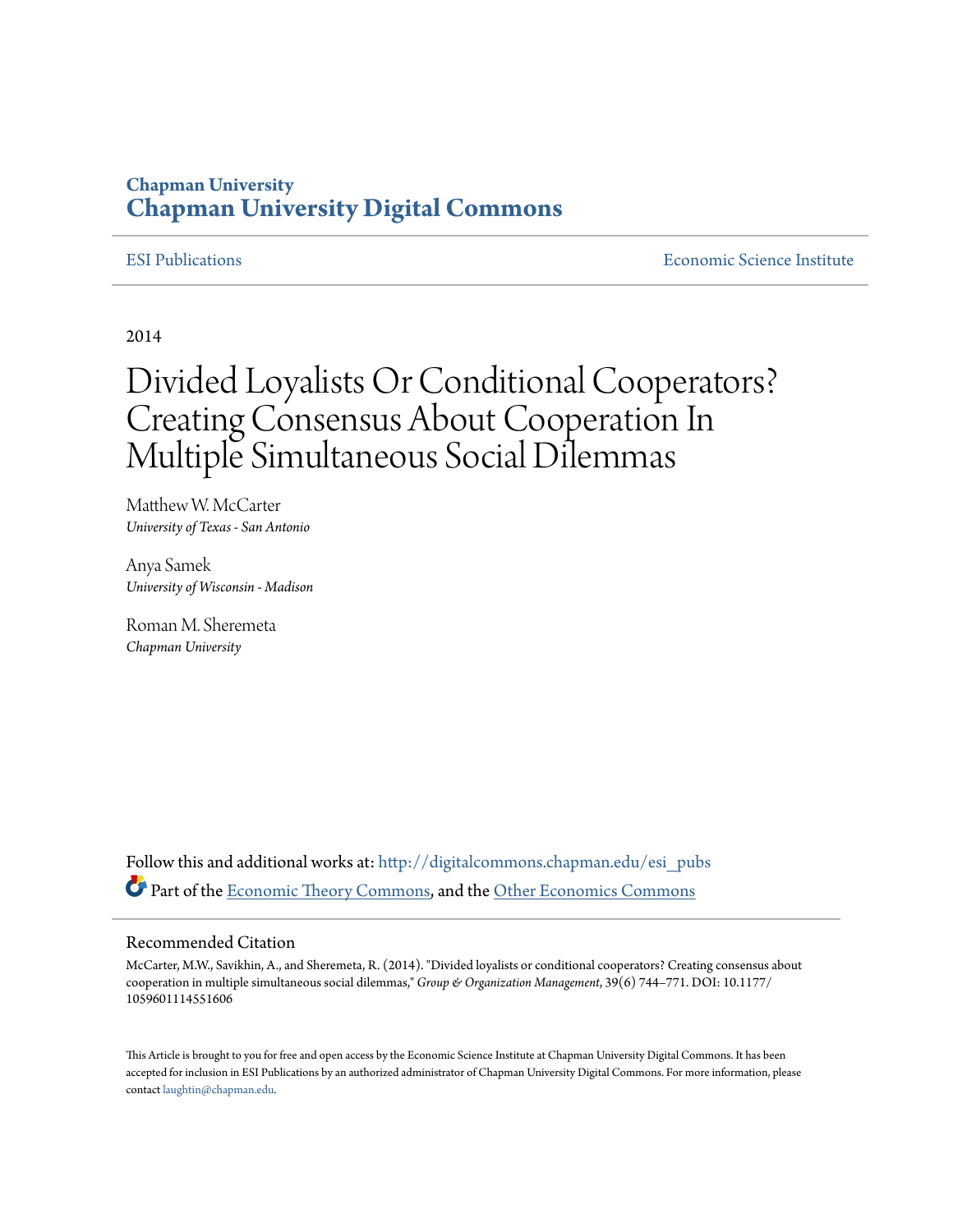# Divided Loyalists Or Conditional Cooperators? Creating Consensus About Cooperation In Multiple Simultaneous Social Dilemmas

#### **Comments**

This is a pre-copy-editing, author-produced PDF of an article accepted for publication in *Group & Organization Management*, volume 39, issue 6, in 2014 following peer review. The definitive publisherauthenticated version is available online at [DOI: 10.1177/1059601114551606.](http://dx.doi.org/10.1177/1059601114551606)

**Copyright** The authors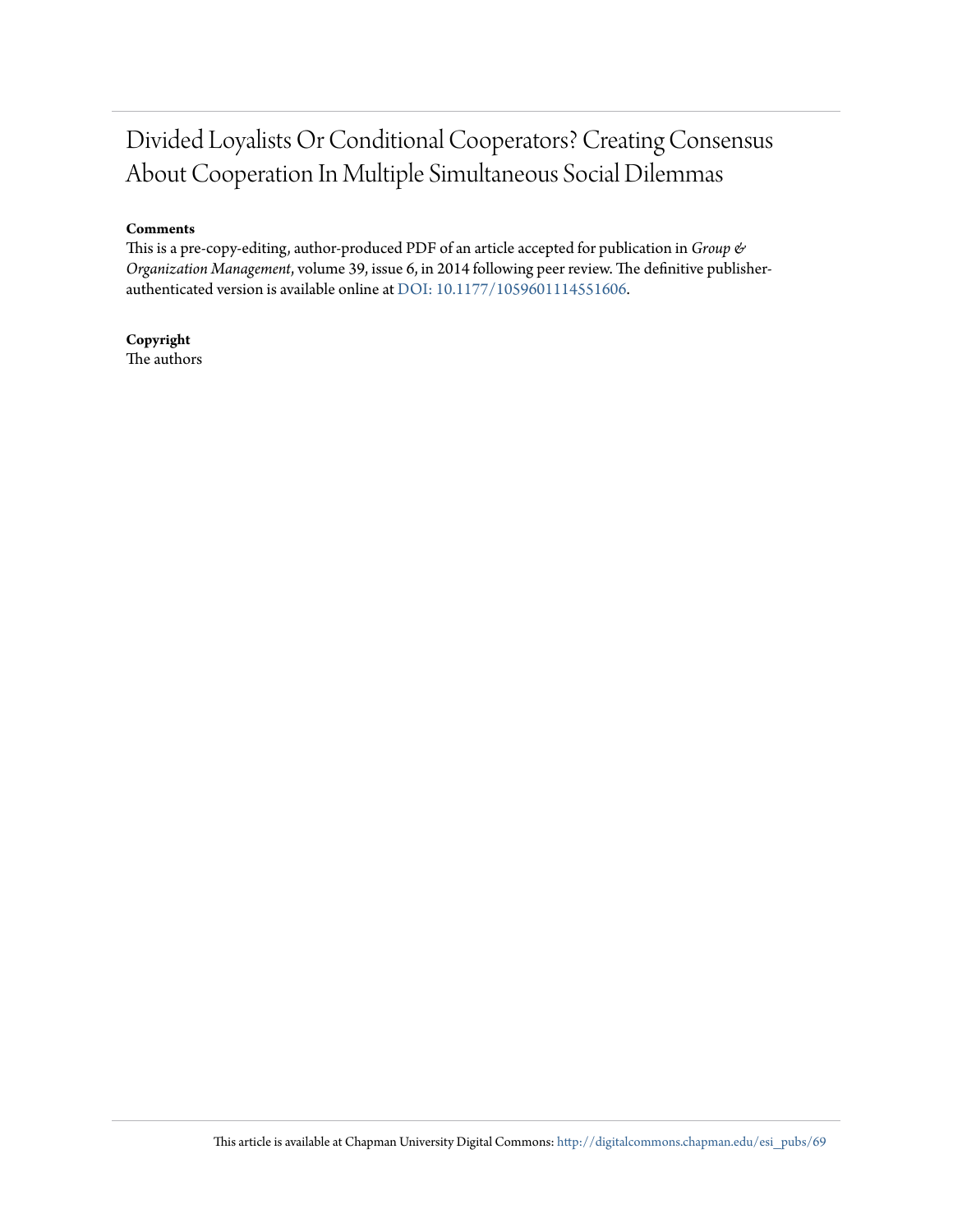#### **Divided Loyalists or Conditional Cooperators? Creating Consensus about Cooperation in Multiple Simultaneous Social Dilemmas**

Matthew W. McCarter Department of Management University of Texas – San Antonio and Economic Science Institute

Anya C. Samak Department of Human Ecology University of Wisconsin – Madison

Roman M. Sheremeta Department of Economics Case Western Reserve University and Economic Science Institute

#### **Abstract**

The current social dilemma literature lacks theoretical consensus regarding how individuals behave when facing multiple simultaneous social dilemmas. The divided-loyalty hypothesis, from organizational theory, predicts that cooperation will decline as individuals experience multiple social dilemmas with different compared to the same group members. The conditional-cooperation hypothesis, from behavioral economics, predicts that cooperation will increase as individuals experience multiple social dilemmas with different compared to the same group members. We employ a laboratory experiment to create consensus between these literatures and find support for the conditional-cooperation hypothesis. The positive effect of interacting with different group members comes from participants having an opportunity to shift their cooperative behavior from the less cooperative to the more cooperative group.

(Abstract word count  $= 115$ )

*Keywords*: cooperation, conditional cooperation, defection, loyalty, experiments, public goods, social dilemmas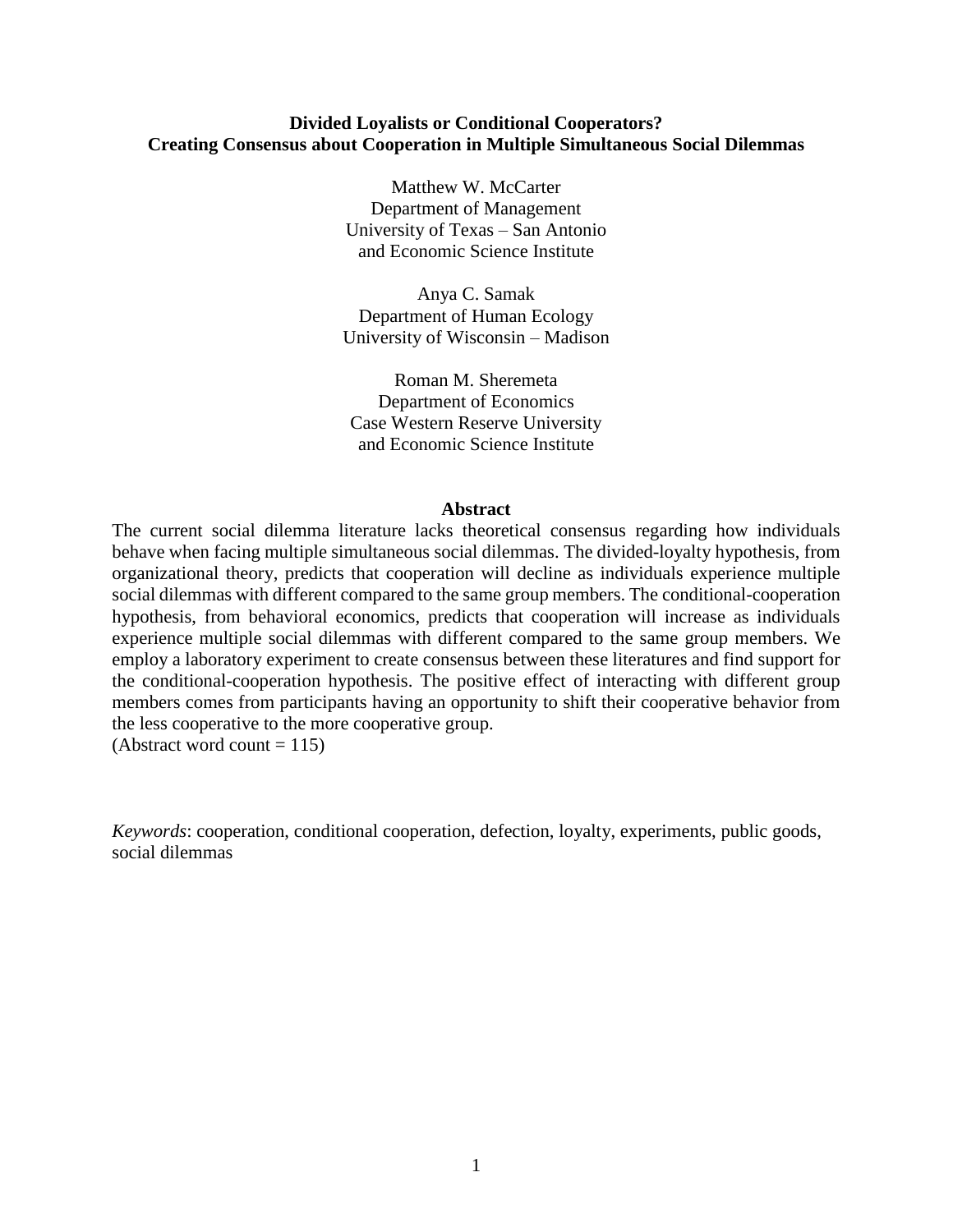*A parent of an honors student involves himself simultaneously on the boards of his son's Boy Scout Troop and the neighborhood Homeowners' Association. Each week he must decide how much time to allocate between these two groups' activities.*

There are a few things that most of us find familiar with this vignette. First, it is often the case that the benefits enjoyed in organizations come from the aggregated cooperative behavior of individuals (Aquino  $\&$  Reed, 1998). The catch is that cooperative behavior when organizing creates a social dilemma [\(Dawes, 1980;](#page-24-1) [Ferrin, Bligh, & Kohles, 2007\)](#page-25-0). A *social dilemma* is an interdependent decision-making situation where "individually reasonable behavior leads to a situation in which everyone is worse off than they might have been otherwise" [\(Kollock, 1998, p.](#page-26-0)  [183\)](#page-26-0). The social dilemma of organizing is that resources must often be pooled from individuals to create synergistic shared benefits but, once produced, these benefits can be enjoyed by everyone whether or not their resources were pooled [\(Olson, 1965\)](#page-27-0). Consequently, an individual may choose to not pool her resources; but, if everyone follows this strategy then the synergistic shared resources do not materialize.

A second thing we may find familiar in this vignette is that we are often involved in multiple social dilemmas simultaneously. For three decades scholarship in management, public policy, and economics has discussed the idea of cooperation in multiple simultaneous social dilemmas [\(Cross & Guyer, 1980;](#page-24-2) [Janssen & Ostrom, 2006\)](#page-26-1) with empirical work beginning to emerge. The burgeoning work includes Falk and colleagues' [\(2013\)](#page-24-3) laboratory experiment about social interaction when participating in multiple social dilemmas with different group members. Relatedly, another collection of papers investigate decision-making in multiple different environments, but not multiple social dilemmas [\(Bednar, Chen, Liu, & Page, 2012;](#page-24-4) [Cason,](#page-24-5)  [Savikhin, & Sheremeta, 2012;](#page-24-5) [McCarter & Sheremeta, 2013;](#page-26-2) [Savikhin & Sheremeta, 2013\)](#page-27-1). We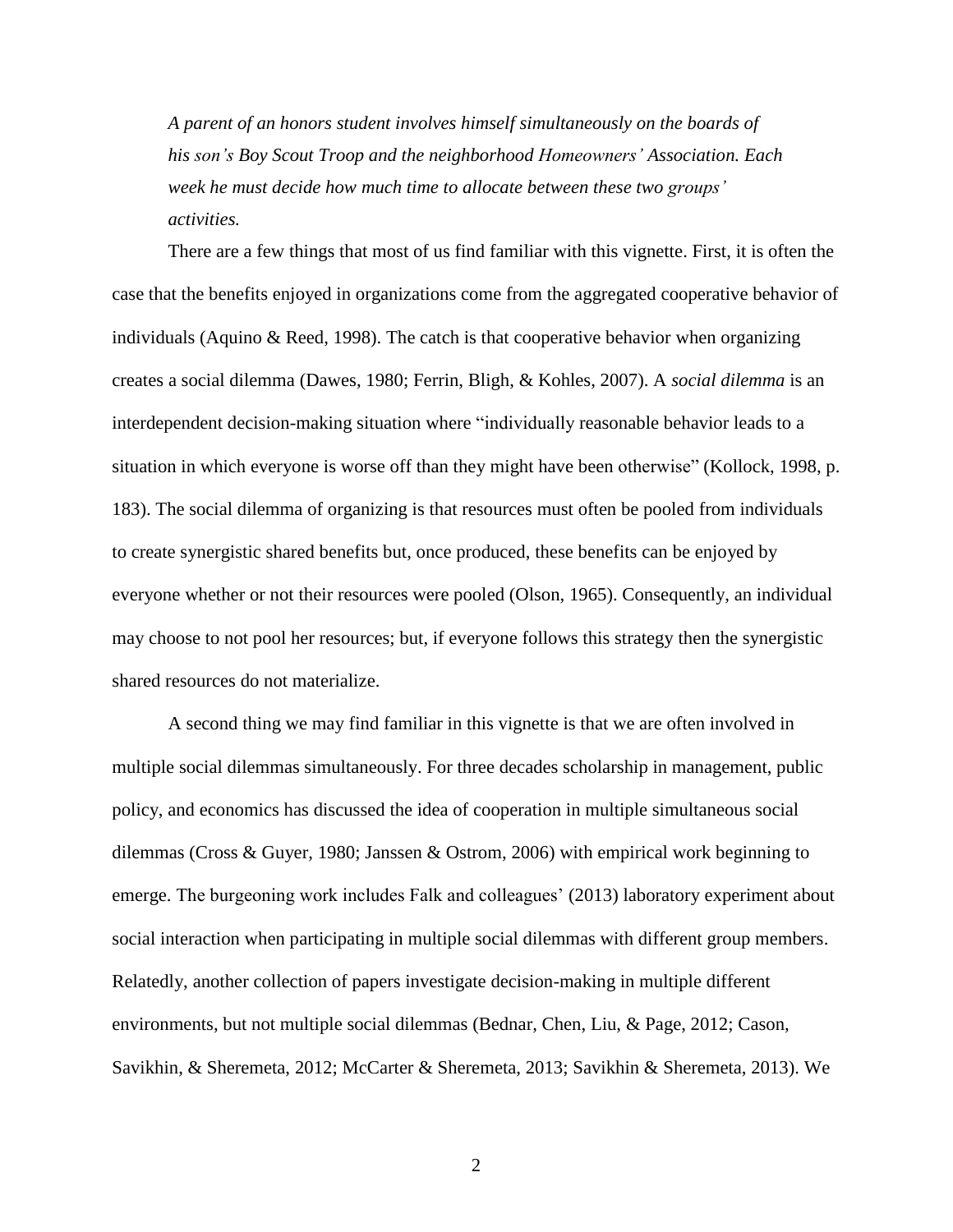are left with the question: *what effect does facing multiple social dilemmas simultaneously with same rather than different fellow group members have on cooperation?*

When we turn to the current literature, however, a confusion gap is found (Sandberg  $\&$ [Alvesson, 2011\)](#page-27-2): there are competing predictions about how individuals should behave in multiple simultaneous social dilemmas depending on the group's structure. The divided-loyalty hypothesis predicts that cooperation will decline as individuals experience multiple simultaneous social dilemmas with different compared to the same group members [\(McCarter & Northcraft,](#page-26-3)  [2007\)](#page-26-3). The conditional-cooperation hypothesis predicts that cooperation will increase as individuals experience multiple simultaneous social dilemmas with different compared to the same group members [\(Fischbacher, Gächter, & Fehr, 2001\)](#page-25-1). Using a randomized laboratory experiment, we seek to "create consensus" [\(Hollenbeck, 2008\)](#page-25-2) by testing these competing hypotheses. In support of the conditional-cooperator hypothesis, we find greater cooperation when individuals face multiple social dilemmas with different group members compared to with the same group members. The positive effect of interacting with different group members comes from participants having an opportunity to shift their cooperative behavior from the less cooperative to the more cooperative group.

Our findings make several contributions to research about social dilemmas and social cooperation. Complementing traditional scholarship examining discretion over how resources are allocated between self- and collective interests, we consider a different way individuals have discretion when attempting collective action: choosing which collective action to undertake. Further, we provide preliminary support for the Simonic approach to social cooperation [\(Simon,](#page-27-3)  [1996\)](#page-27-3). Contrary to the Hardinic approach [\(Hardin, 1968\)](#page-25-3) that assumes exploiters in an organizational system will persist to the point where cooperators give up and the system fails, we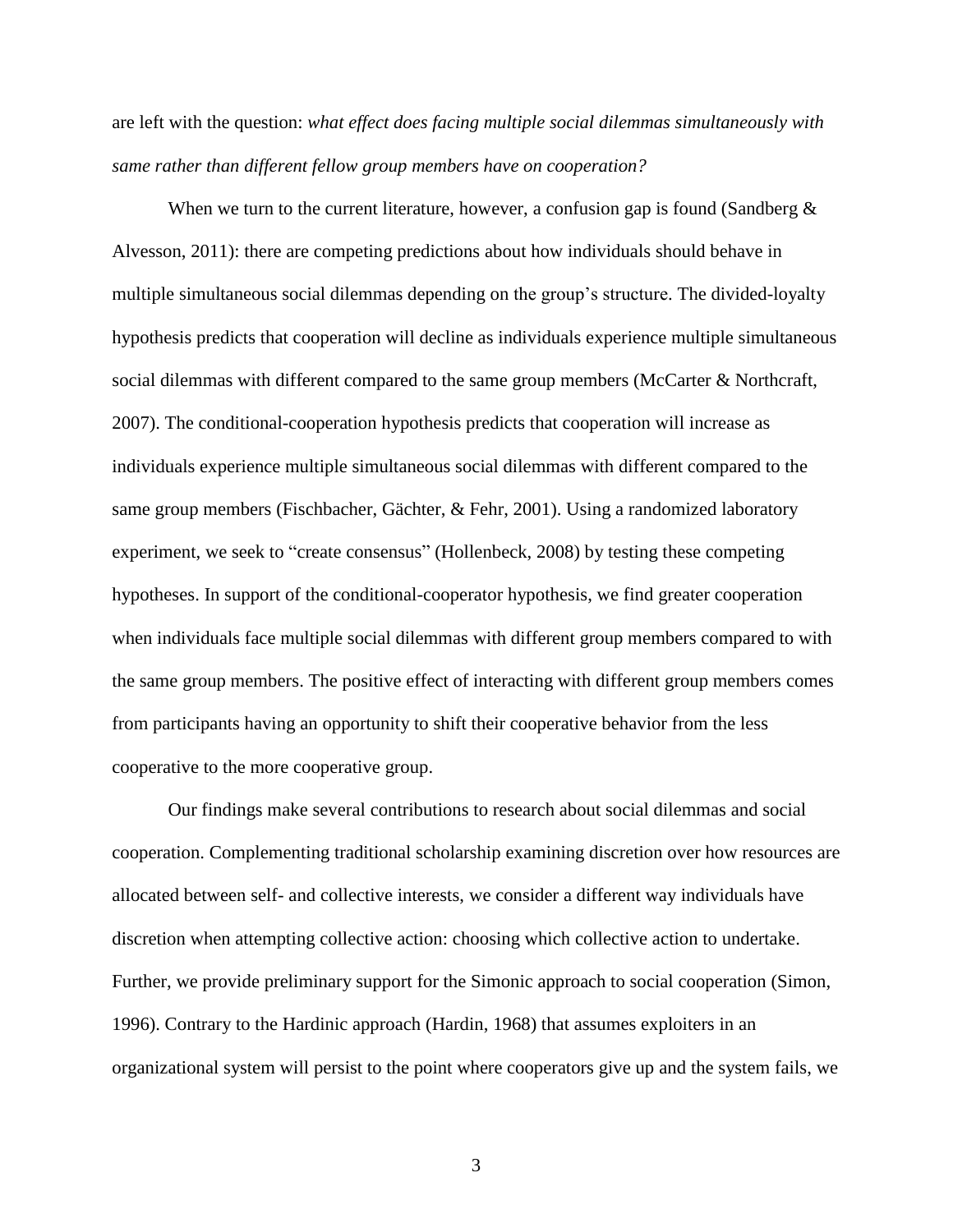find that cooperators do not give up but, as Simon (1996) would suggest, rather "vote with their feet" to achieve cooperation. Lastly, our findings hold practical significance for policymakers and managers: organizing individuals to attempt collective action with different groups (compared to the same groups) may increase cooperation by over 50%.

#### **Theoretical Background and Hypotheses**

#### *Social Dilemmas: A Brief Review*

Social dilemmas come in a variety of forms (Dawes, 1980). As outlined in Messick and Brewer's [\(1983\)](#page-26-4) seminal review, social dilemmas often involve contributing resources. The most common example of a social dilemma about contributing resources is the public goods dilemma [\(Samuelson, 1954\)](#page-27-4). *Public goods* are resources that can be enjoyed by everyone regardless of contribution level; moreover, each individual's enjoyment of the public good does not subtract from others' enjoyment [\(Olson, 1965\)](#page-27-0). Organizational examples of public goods provision include investment in community organizations (e.g., Boy Scouts and home owner associations), charitable giving to the non-profit sector (e.g., gifts to the Red Cross) and the impact of generic advertising on sales in a particular industry (e.g., 'Got Milk' campaigns).

Non-contributors may benefit equally from the public good, creating an individual temptation not to contribute. Due to this temptation, public goods often struggle to be produced [\(Yamagishi & Sato, 1986\)](#page-27-5). This gives rise to the public-goods social dilemma (henceforth public goods dilemma). In public goods dilemmas, individuals can cooperate by contributing private resources to produce the public good, but they can also defect by not contributing toward the public good [\(Zeng & Chen, 2003\)](#page-28-0). In addition to the temptation to under-contribute toward the public good, individuals more often under-contribute defensively [\(McCarter, Rockmann, &](#page-26-5)  [Northcraft, 2010\)](#page-26-5): they fear that others will free ride on their contributions (Rockmann  $\&$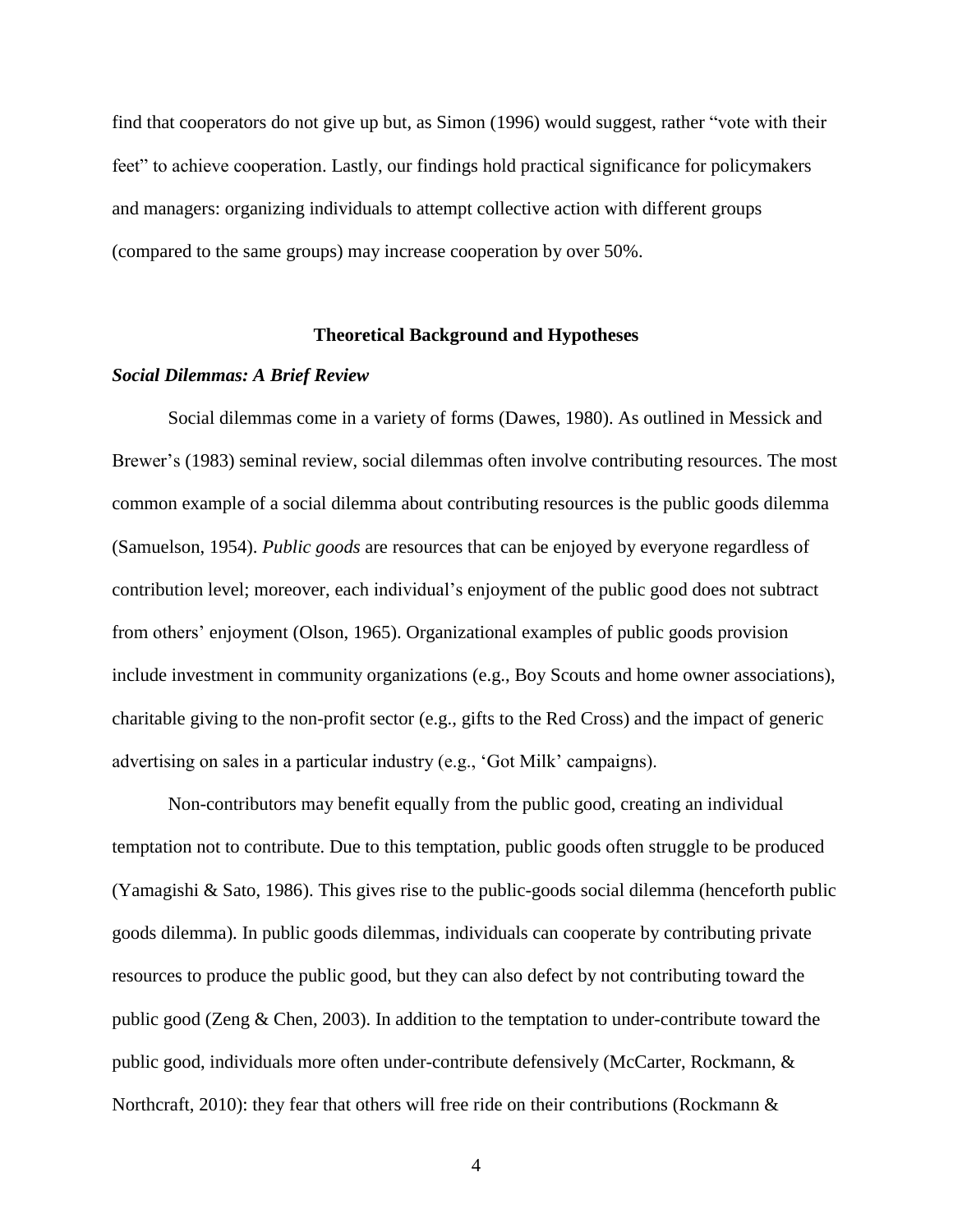[Northcraft, 2008\)](#page-27-6). Consequently individuals contribute more toward the public good when they know that others are also contributing [\(Fischbacher et al., 2001\)](#page-25-1).

#### *Multiple Simultaneous Social Dilemmas: A Confusion Gap in the Literature*

The majority of social dilemma scholarship about public goods examines cooperation and defection behavior in the context of producing a single public good [\(Van Lange, Joireman,](#page-27-7)  [Parks, & Van Dijk, 2013\)](#page-27-7). However, as suggested in Cross and Guyer's (1980) book on social dilemmas, many organizational public goods dilemmas are interconnected, whereby an individual faces multiple dilemmas simultaneously. Current social dilemma research has given little empirical attention to this observation made over 30 years ago. Further, current social dilemma research is divided about predicting patterns of cooperation behavior in multiple simultaneous, public goods dilemmas. This division is between the divided loyalties prediction maintained from organizational theory and the conditional cooperation prediction from behavioral economics.

#### *Divided-loyalist Hypothesis*

Social dilemma scholarship in organization behavior and management observes that individuals can be nested simultaneously within multiple groups who are all facing a social dilemma [\(Polzer, Stewart, & Simmons, 1999;](#page-27-8) [Wit & Kerr, 2002\)](#page-27-9). As predicted by McCarter and Northcraft (2007), belonging to multiple groups with different members may create a tension of allegiances, encouraging an individual to "fear [their partner's] interests no longer rest with only [their group] but with other [groups]" (p. 504). As a consequence of the potential for divided loyalties, an individual is motivated to protect her private resources and defensively undercontribute toward the public good. Scholarship advocating the divided loyalty position would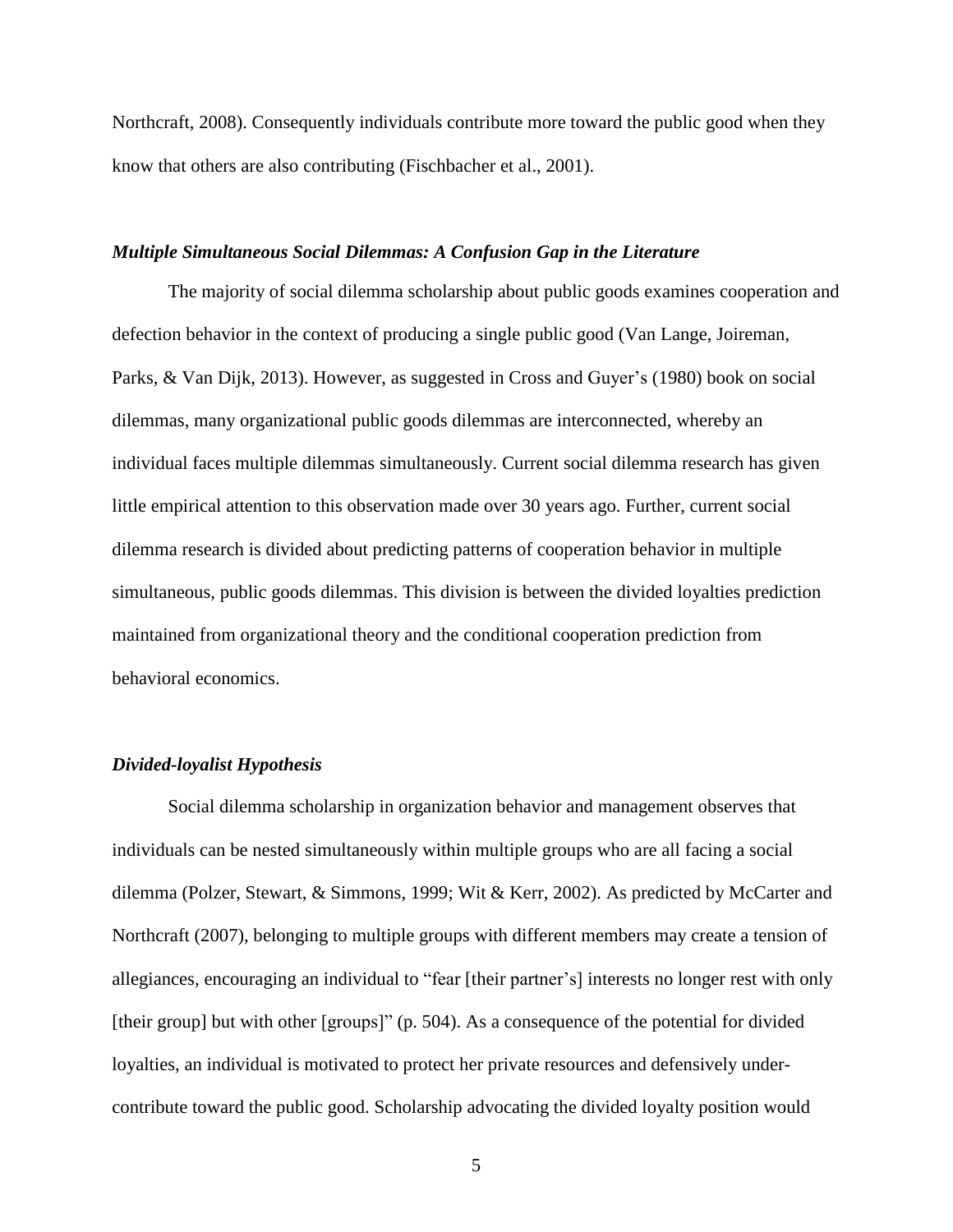predict that, compared to facing multiple social dilemmas with the same people, facing multiple social dilemmas with different people may lead an individual to question the others' allegiance. When comparing same versus different group membership structure, the divided-loyalist hypothesis would be:

**Hypothesis 1:** Individuals will contribute less toward multiple public goods when involved in different groups as compared to individuals involved in the same group.

#### *Conditional-cooperation Hypothesis*

Behavioral economics research on conditional cooperation in social dilemmas makes a different prediction based on the observation that individuals cooperate more (less) the more (less) others cooperate [\(Fischbacher et al., 2001;](#page-25-1) [Gächter, 2007\)](#page-25-4). Ichino and Maggi's [\(2000\)](#page-25-5) field study on shirking behavior finds that an individual's contribution towards a group's interest is a function of how others in the group behave (also termed social [or group] interaction). In considering the strong normative influence often imposed on an individual by a group [\(Deutsch](#page-24-6)  [& Gerard, 1955\)](#page-24-6), working with different groups on related tasks (as compared to with the same group) provides flexibility not only in where to allocate resources but also with whom individuals work [\(O'Leary, Woolley, & Mortensen, 2011\)](#page-26-6).

Based on this body of work, an alternative prediction to the current research question would be that being a member of two groups composed of different participants increases the likelihood that conditional cooperators will be able to sustain cooperation (at least in one group that is more cooperative). The increase in likelihood of having more cooperators in one of the two groups increases the likelihood of others following a cooperative signal. In addition, conditional cooperators participating in two groups with different fellow group members may use the lower-cooperating group as a reference point with which to compare the higher-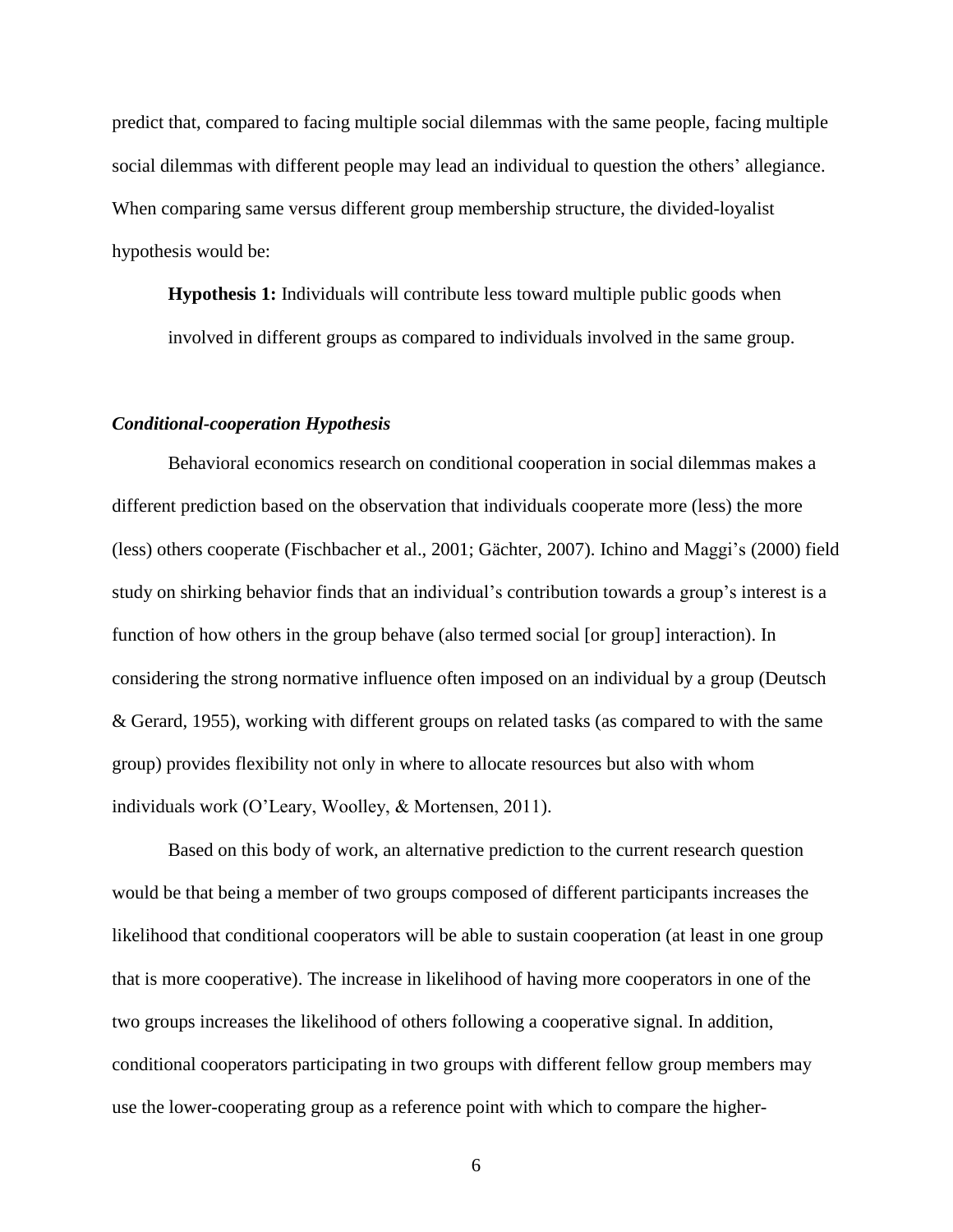cooperating group, always contributing more to the higher-cooperating group. In contrast, conditional cooperators participating with the same group members do not have this reference point since they know that the level of pro-sociality of fellow members across groups should be the same (group members in both public goods games are inherently the same *type* – cooperative or not). Thus, we propose the following alternative hypothesis:

**Hypothesis 2:** Individuals will contribute more toward multiple public goods when involved in different groups compared to individuals involved in the same group.

#### **Method**

#### *Overview of the Experimental Approach*

We tested our hypotheses using a laboratory experiment. Like any research examining social behavior, we had to make tradeoffs between generalizability, accuracy and simplicity [\(Thorngate, 1976\)](#page-27-10). Each of these elements affects the external and internal validity of our findings [\(Cook & Campbell, 1979\)](#page-24-7). Laboratory experiments have high internal validity, thus providing us with great accuracy in measuring the treatment effect on cooperation [\(Creswell,](#page-24-8)  [2008\)](#page-24-8). Further, laboratory experiments provide for the ability to draw straightforward conclusions when explaining the relationship between treatment and cooperation. Laboratory experiments, however, can be susceptible to low external validity and hence generalizability (Creswell, 2008). We chose to use a laboratory experiment because – rather than focusing on the ecological validity of context, our research focuses on creating "experimental realism" [\(Berkowitz & Donnerstein, 1982\)](#page-24-9). That is, we were interested in making the relationship between cooperation and treatment the focus of the work.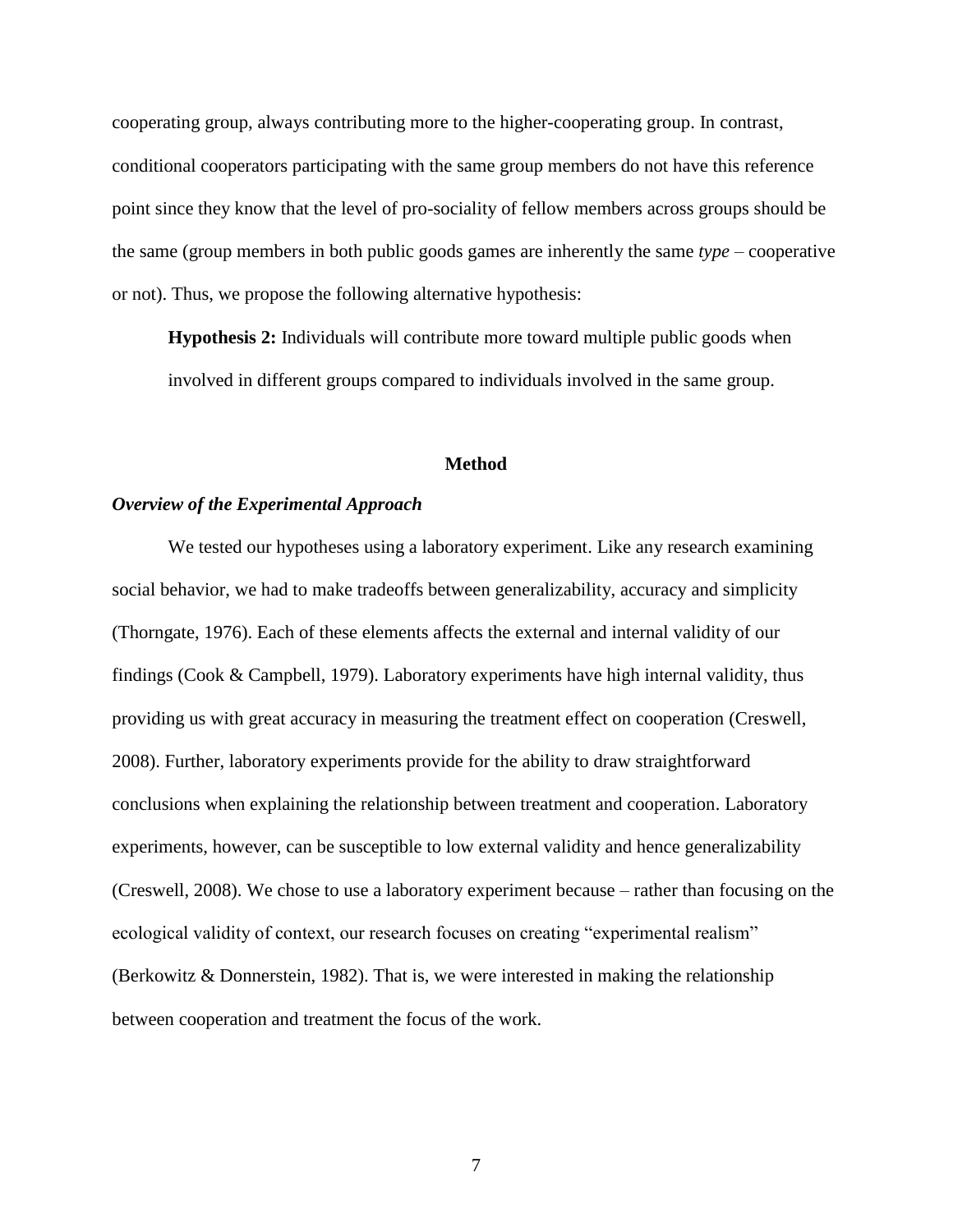#### *Experimental Design and Procedure*

The study was conducted at a large public university in the Central United States and involved a randomized experiment where the group structure variable had two treatments: *Same* and *Different*. In the *Same* treatment, two public goods dilemmas were played simultaneously by each individual with the same group members in each public goods dilemma. In the *Different* treatment, two public goods dilemmas were played simultaneously by each individual with one set of group members in one of the public goods dilemmas and a set of different group members in the other public goods dilemma.

Participants were recruited from a pool of undergraduate students (who are recruited from courses across the entire campus, and thus represent many different majors). A total of 104 individuals participated in 6 sessions, with 40 individuals participating in 2 sessions of the *Same* treatment (20 participants per session) and 64 individuals participating in 4 sessions of the *Different* treatment (16 participants per session). Our randomized experiment utilized the procedures outlined by Friedman and Sunder [\(1994, p. 26\)](#page-25-6) and Cassar and Friedman [\(2004, p.](#page-24-10)  [35\)](#page-24-10). We scheduled 4 sessions over the course of 2 days, and assigned each session to either *Same* or *Different*, balancing by time of day. Then, since the design required additional sessions of *Different,* we scheduled 2 more sessions on another day and assigned those to *Different*. Schedules were assigned to treatment prior to seeing which students came in, and eligible students were notified via email to sign up. To randomize students across treatments, we used a computer software program (ORSEE) to randomly select eligible students from the subject pool for each session and solicit their participation by email [\(Greiner, 2004\)](#page-25-7). A participant only received solicitation for one session. Participants received monetary incentives, but not course credit, for participating.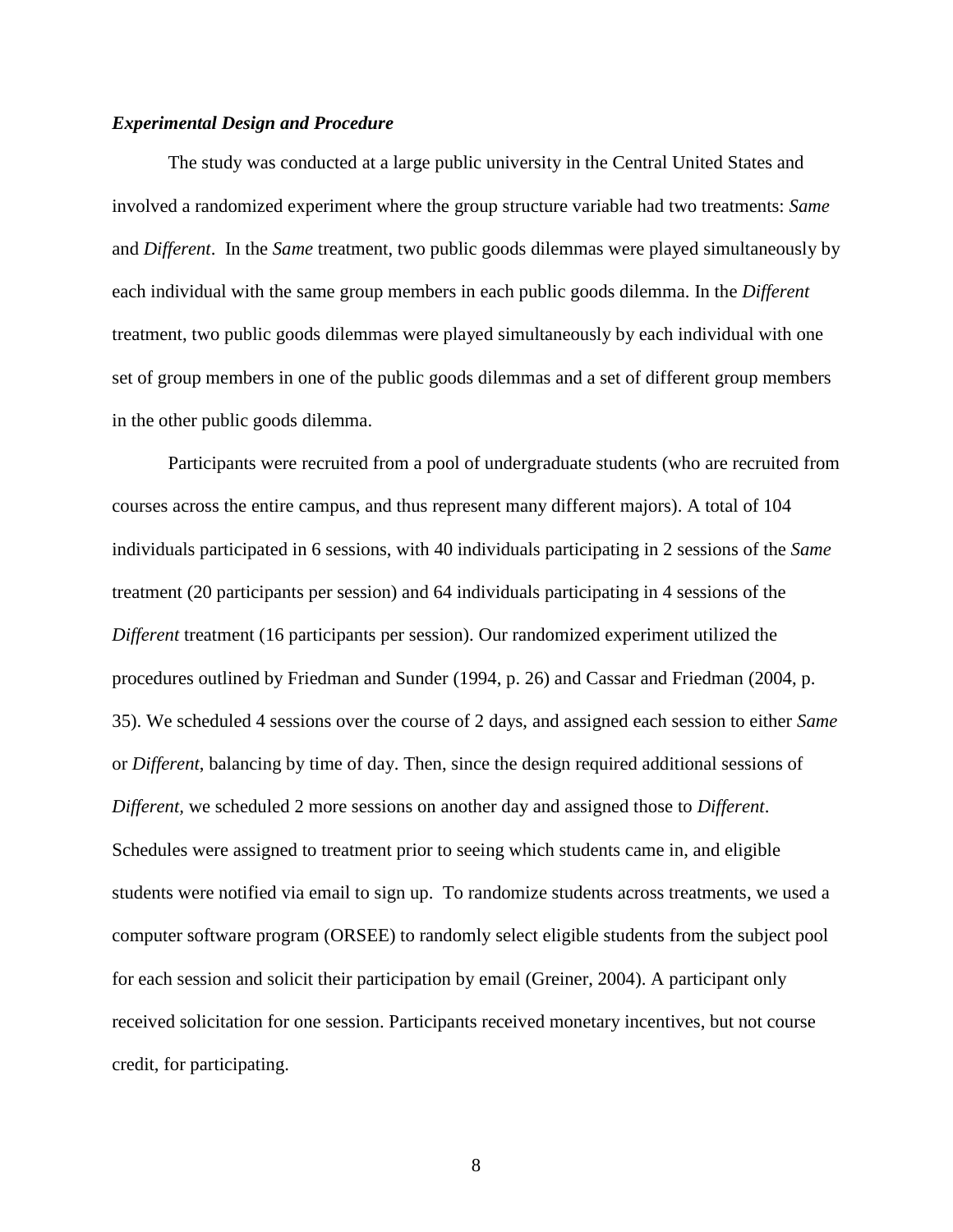Similar to our *Same* treatment, existing studies consider simultaneous interaction in several public goods, either breaking a single public good into parts or presenting multiple public goods. Bernasconi and colleagues [\(2009\)](#page-24-11) investigate an "unpacked" public goods dilemma, comparing contributions when a single group contributes to one public goods dilemma as compared to multiple public goods dilemmas, and find that contributions are greater under the unpacked treatment, although this increase is not sustained for the duration of the session. Biele and colleagues [\(2009\)](#page-24-12) break up 4-person groups into two 2-person groups, and find that participants contribute more in the smaller groups. Similar to our *Different* treatment, Falk and colleagues (2013) investigate contributions in groups of different individuals playing two identical public goods dilemmas.

The main difference of our study as compared to previous work is that we investigate simultaneous decision-making both with different and the same group members under a shared budget constraint. The direct comparison of same versus different group members allows us to expose participants to a controlled set of fellow group members in order to better understand the role of conditional cooperation. This is the first study to consider the effect of social interactions when groups are different or the same. Unlike most work in this area, our experiment uses a shared budget constraint, effectively allowing participants to shift their entire endowment to just one of the public goods. This aspect of the design is also more realistic, because in practice individuals participate in many environments simultaneously and are constrained by a single budget constraint when choosing between various activities.

The computerized experimental sessions used z-Tree [\(Fischbacher, 2007\)](#page-25-8) to record participants' decisions and also to record the order of decisions. Participants were given the instructions, shown in the appendix, at the beginning of the session and the experimenter read the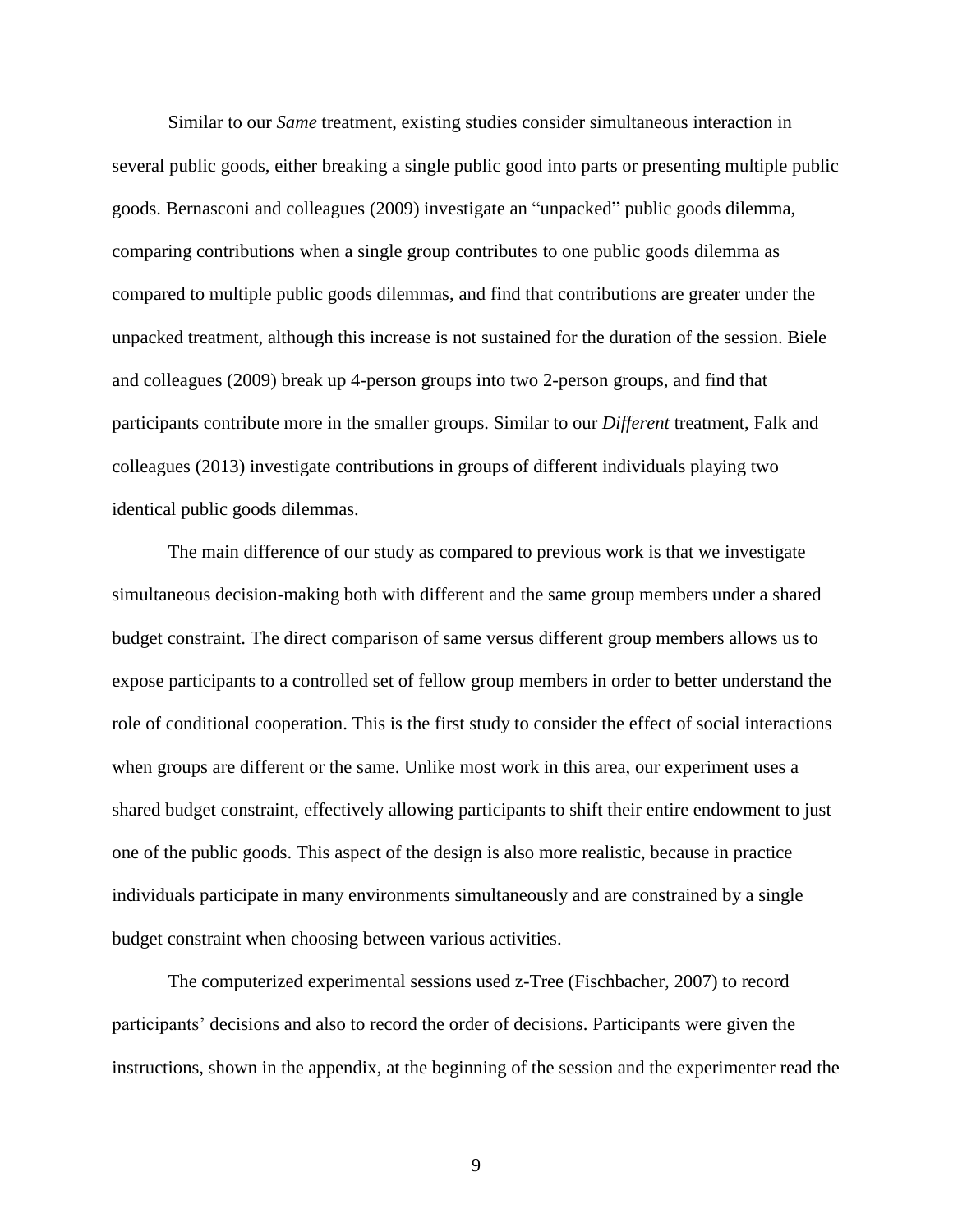instructions aloud. In each session of the *Same* treatment, 20 participants were randomly assigned to a group of 4 players, and played both games with the same group members. In each session of the *Different* treatment, 16 participants were randomly assigned to a group of 4 players in one game and to a different group of 4 players in the other game, such that no participants played one game with any of their group members from the other game. Group composition remained fixed for all 20 rounds of the experiment in both treatments. All participants participated in only one session of this study.

In each round, the two public goods dilemmas were displayed side by side on the same screen. Figure 1a displays the screens participants saw for the *Different* treatment, and Figure 1b displays the screens participants saw for the *Same* treatment. At the beginning of each round, each participant received an endowment of 160 experimental francs, which could be transferred between public goods. Each participant chose a portion of the endowment to contribute to one or both of the public goods, and chose to keep the remaining portion in a private account. Each player's contribution to the public good was multiplied by 0.4 and the total of all contributions given to each of the 4 players in the group in each public goods dilemma. Each participant kept the remainder of the 160-franc endowment that he did not allocate to either public good. Participants did not know others' decisions before making their own decisions. After all participants made their decisions, the sum of all contributions in each group was displayed on the output screen together with the outcome, and earnings in each round were determined as the sum of the endowment kept in the private account and the earnings from the public goods. Participants recorded their results in a record sheet, and then moved on to the next round.

At the end of the experiment, two rounds from the game were selected for payment using a random draw from a bingo cage. Experimental francs were used throughout the experiment,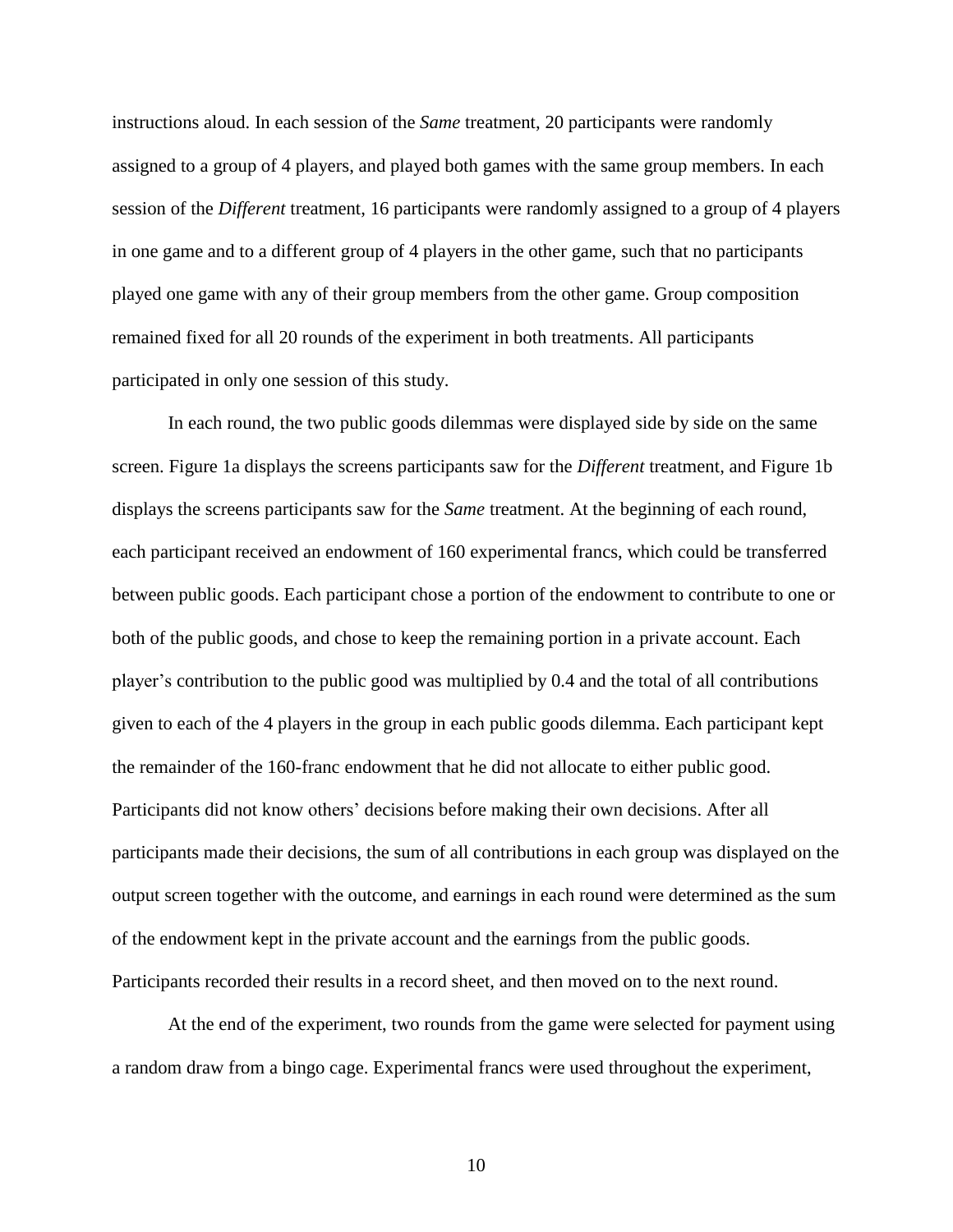with a conversion rate of 25 francs  $= $1$ . Participants earned \$17 on average, and sessions (including instruction time) lasted approximately 70 minutes.

> \*\*\* Insert Figure 1a about here \*\*\* \*\*\* Insert Figure 1b about here \*\*\*

#### **Results**

Table 1 reports the average contributions and payoffs across both treatments, separately for each public goods dilemma. We find that in each treatment, participants make relatively similar contributions to both public goods on average. Figure 2 displays, by treatment, the average contribution (across both public goods dilemmas) over all 20 rounds of the experiment.

We find that contributions are 56.6% higher when group composition is different across both public goods dilemmas as compared to when composition is the same across the two public goods dilemmas ( $M_1 = 17.7$ ,  $SD_1 = 13.2$ ,  $n_1 = 64$  versus  $M_2 = 11.3$ ,  $SD_2 = 14.2$ ,  $n_2 = 40$ ; means reported in experimental 'francs'). Not only this result is practically significant (McCloskey  $\&$ [Ziliak, 1996\)](#page-26-7), but it is also statistically different. Comparing the two treatments using a twosample t-test finds these means to be statistically different at the 5% level,  $p = 0.02$ .<sup>1</sup> The same statistical conclusion is supported even when using a conservative non-parametric test that treats each group of participants as one independent observation ( $M_1 = 17.7$ ,  $SD_1 = 4.4$ ,  $n_1 = 4$  versus  $M_2 = 11.3$ ,  $SD_2 = 12.8$ ,  $n_2 = 10$ ; Wilcoxon rank-sum test,  $p = 0.05$ ).<sup>2</sup>

The results above provide evidence in support of Hypothesis 2, suggesting that individuals contribute more toward multiple public goods when involved in different groups as compared to when involved in the same groups. However, these results do not refute the existence of divided loyalists, but simply provide evidence for the existence of conditional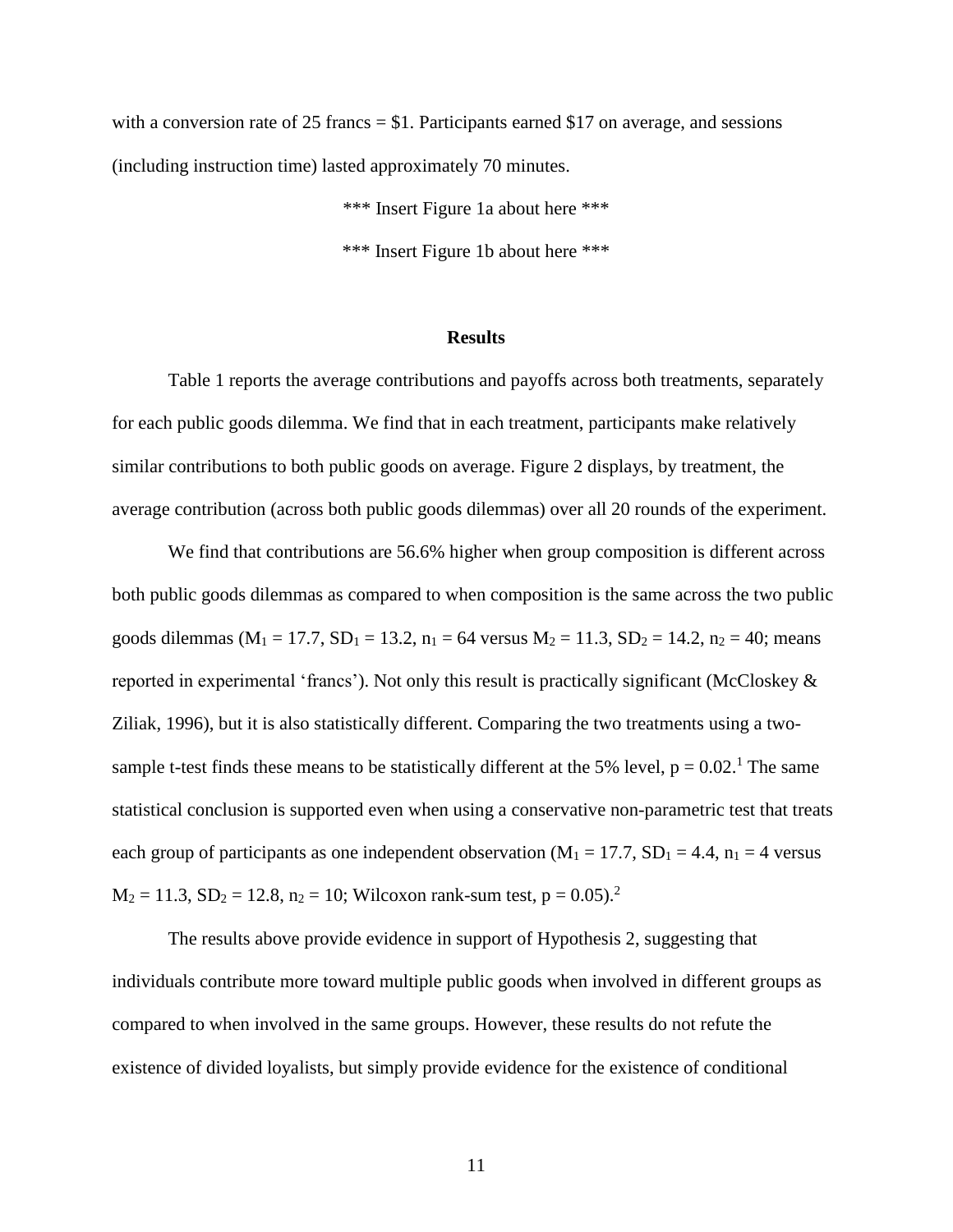cooperators. Indeed, it may be the case that divided loyalists exist alongside conditional cooperators; but in our experiment conditional cooperators are observed significantly more than divided loyalists and thus we find support for Hypothesis 2.

\*\*\*Insert Table 1 and Figure 2 about here \*\*\*

#### *Identifying Cooperators*

Hypothesis 2 suggests conditional cooperation as an explanation for the difference in cooperation between the *Same* treatment and the *Different* treatment. In the below, we define cooperators as participants who contribute more than 75% of their endowment. These are the individuals who either have an intrinsic motivation to be more cooperative, or cooperate based on observing other cooperators in earlier rounds. Table 2 reports the distribution of cooperators as a percentage of the total number of individuals. Comparing the two treatments, we find that in the first round of the experiment there are more cooperators (18.8% more) in the *Same* treatment than in the *Different* treatment, but the difference is not statistically different  $(M_1 = 0.203, SD_1 =$ 0.051,  $n_1 = 64$  versus  $M_2 = 0.250$ ,  $SD_2 = 0.069$ ,  $n_2 = 40$ ; t-test,  $p = 0.71$ ). However, in the last 10 rounds of the experiment, there are twice as many cooperators left in the *Different* treatment than in the *Same* treatment, and the difference is statistically different at the 10% level  $(M_1 = 0.059)$ ,  $SD_1 = 0.017$ ,  $n_1 = 64$  versus  $M_2 = 0.025$ ,  $SD_2 = 0.009$ ,  $n_2 = 40$ ; t-test,  $p = 0.07$ ). This observation provides additional support for Hypothesis 2, suggesting that participants who interact with two different groups of individuals may learn how to maintain cooperation better than participants who interact with only one group of individuals.

\*\*\* Insert Table 2 about here \*\*\*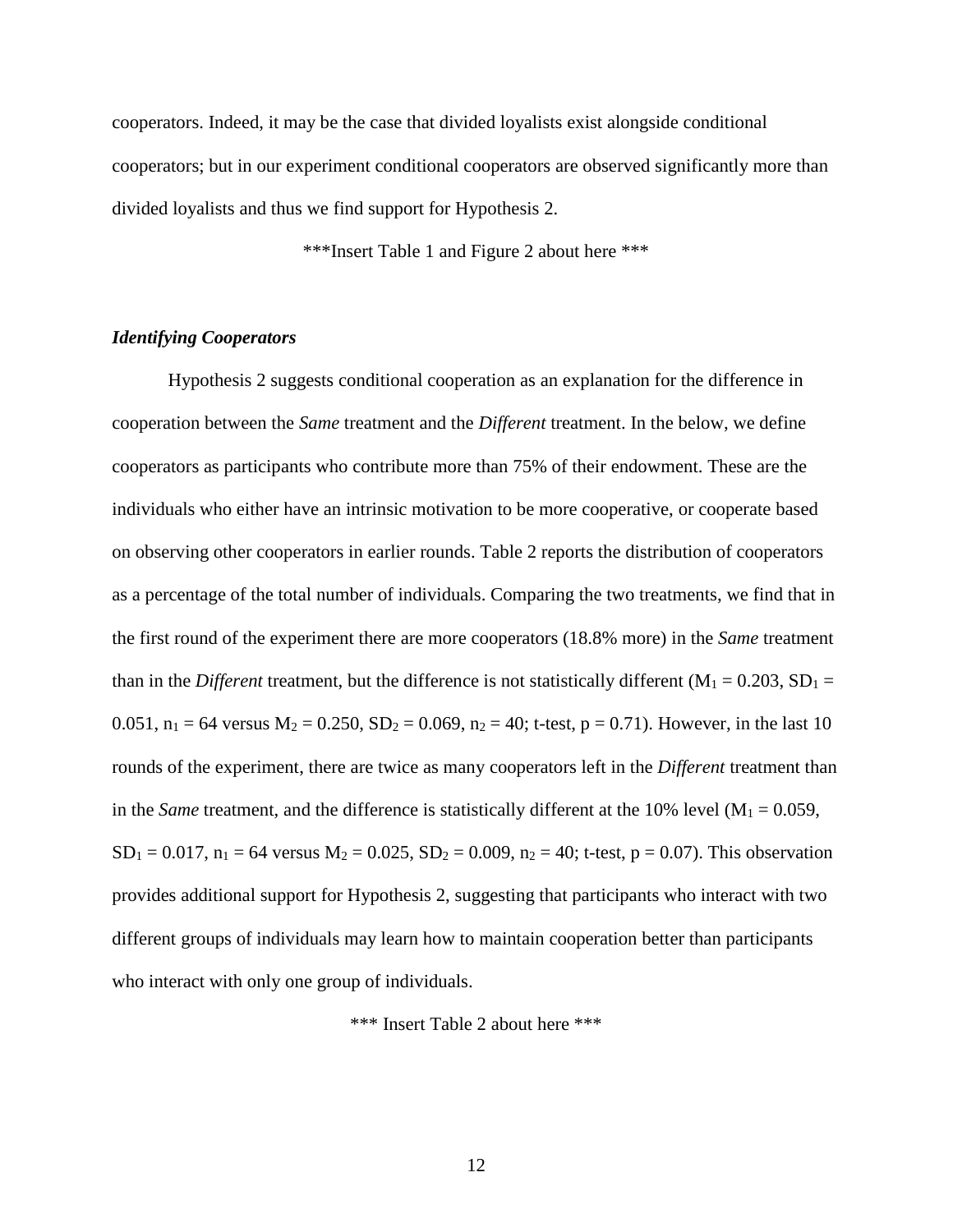How do participants maintain better cooperation in the *Different* treatment as compared to the *Same* treatment? Table 3 displays the average contribution in round *t* conditional on group contribution in round *t*-1. When examining the *Different* treatment, we find that if group contribution in round *t*-1 to the first public good is greater than group contribution to the second public good, participants choose to contribute 121% more in round *t* to the first public good. If the group contribution in round *t*-1 to the second public good is greater than the group contribution to the first public good, participants choose to contribute 171% more in round *t* to the second public good. These findings suggest that participants in the *Different* treatment shift their contributions to the public goods dilemmas with higher cooperation rates – thereby acting as conditional cooperators between games.

When examining the *Same* treatment, we find a similar type of behavior; however, the magnitude of shifts is much lower. If group contribution in round *t*-1 to the first public good is greater than group contribution to the second public good, participants choose to contribute 40% more in round *t* to the first public good than to the second public good (12.8 vs. 9.1). Similarly, if the group contribution in round *t*-1 to the second public good is more than the group contribution to the first public good, participants choose to contribute 76% more in round *t* to the second public good than to the first public good (11.3 vs. 6.4). The finding that participants in the *Different* treatment shift their contributions much more than participants in the *Same* treatment is statistically different at the 5% level and can help explain the difference in overall cooperation rates between treatments (t-test, both  $p's < 0.05$ ; Wilcoxon rank-sum test, both  $p's < 0.05$ ).<sup>3</sup>

Additional evidence of greater shifting of contributions in the *Different* treatment relative to the *Same* treatment comes from comparing the number of instances when participants choose to contribute more than half of their endowment to one of the public goods dilemmas.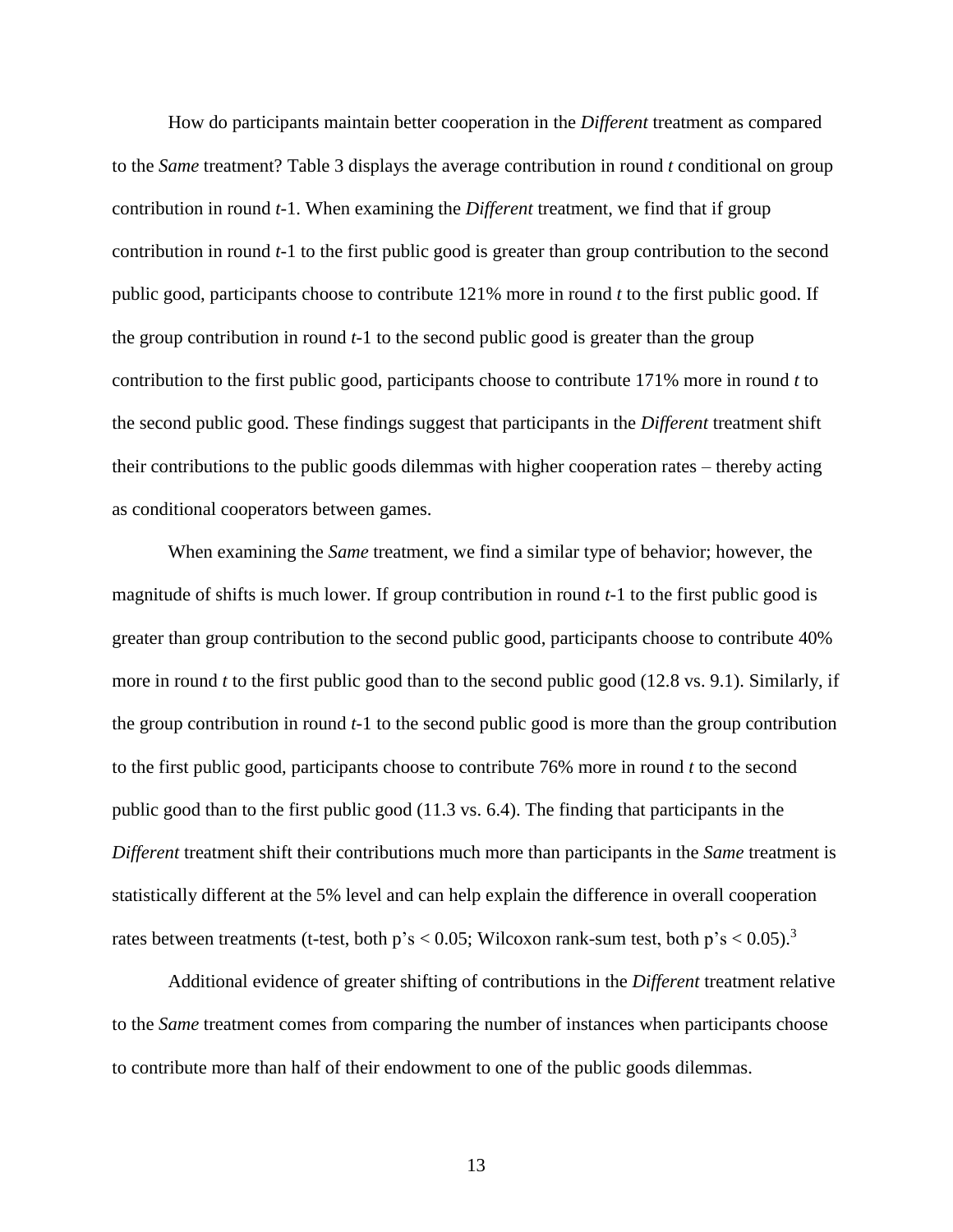Specifically, we find that in the *Different* treatment, participants transfer more than half of their endowment to one of the two public goods dilemmas 5.5% of the time. On the other hand, in the *Same* treatment the transfer rate is less than half or 2.3% of instances. The difference in these transfer rates are statistically different at the 5% level for the individual level analysis and 10% level at the group level of analysis (t-test,  $p = 0.04$ ,  $n_1 = 64$ ,  $n_2 = 40$ ; Wilcoxon rank-sum test,  $p =$ 0.10,  $n_1 = 4$ ,  $n_2 = 10$ ). Note that the number of participants who transfer more than half may be low overall because participants tend to keep a large portion of their endowment rather than give it to the public good. Our findings comport with the results of Falk and colleagues (2013) where it was found that individuals participating in public goods dilemmas with different group members and found evidence for social interactions: individuals contribute more to groups in which others are also contributing.

\*\*\* Insert Table 3 about here \*\*\*

#### *Analyzing the Determinants of Contributions*

Table 4 reports estimates of panel regressions conducted separately for each public goods dilemma. In these regressions, the dependent variable is participant's contribution to the first public good (regression models 1 and 3) and to the second public good (regression models 2 and 4). The independent variables are *contribution-1-lag* (lagged individual contribution to the first public good), *contribution-2-lag* (lagged individual contribution to the second public good), *group-contribution-1-lag* (lagged group contribution to the first public good), and *groupcontribution-2-lag* (lagged group contribution to the second public good). All regressions use a random effects error structure for the individual participants to account for repeated measures, a period trend to account for learning, and include a constant. Standard errors are clustered at the matching group level.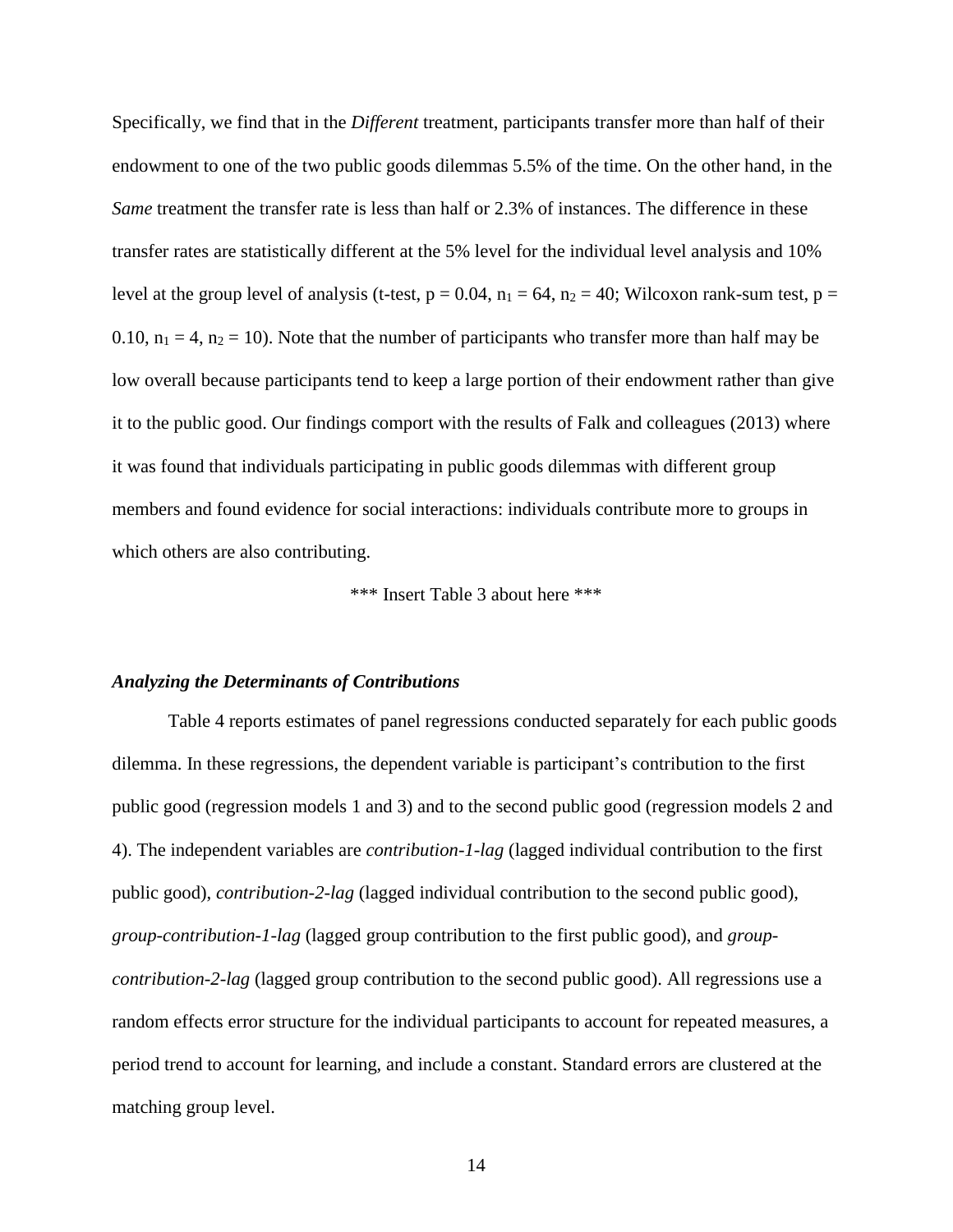In the *Same* treatment, according to the estimation results in regression (model 1), the main determinants of contribution in the first public good are *contribution-1-lag* and *groupcontribution-1-lag*, indicating that the two major factors influencing contributions are an individual disposition towards cooperation (i.e., tendency of a participant to contribute continually to the public good) and social interaction (i.e., contributing to the first public good conditional on group cooperation level). Similar results are reported in regression (model 2) for the second public good of the *Same* treatment.

In the *Different* treatment, the determinants of contribution are more complex. According to the estimation results in regression (model 3), the determinants of contribution in the first public good are *contribution-1-lag* contribution*-2-lag*, suggesting strong individual disposition effects. Further, the contribution in the first public good is positively correlated with *groupcontribution-1-lag* and negatively correlated with *group-contribution-2-lag*. The positive correlation suggests that in the *Different* treatment, conditional cooperators are more responsive to the behavior of the two groups. Conditional cooperators contribute more to the first public good if they observe cooperative behavior in the first public good in the previous round, but they contribute less to the first public good if they observe more cooperative behavior in the second public good in the previous round. This is also true when we examine regression (model 4) for the second public good. Overall, these findings reveal a mechanism used by individuals to achieve higher cooperation in the *Different* treatment than in the *Same* treatment: participants in the *Different* treatment conditionally shift their contributions from a less cooperative group to a more cooperative group (there is no such evidence in the *Same* treatment).

\*\*\* Insert Table 4 about here \*\*\*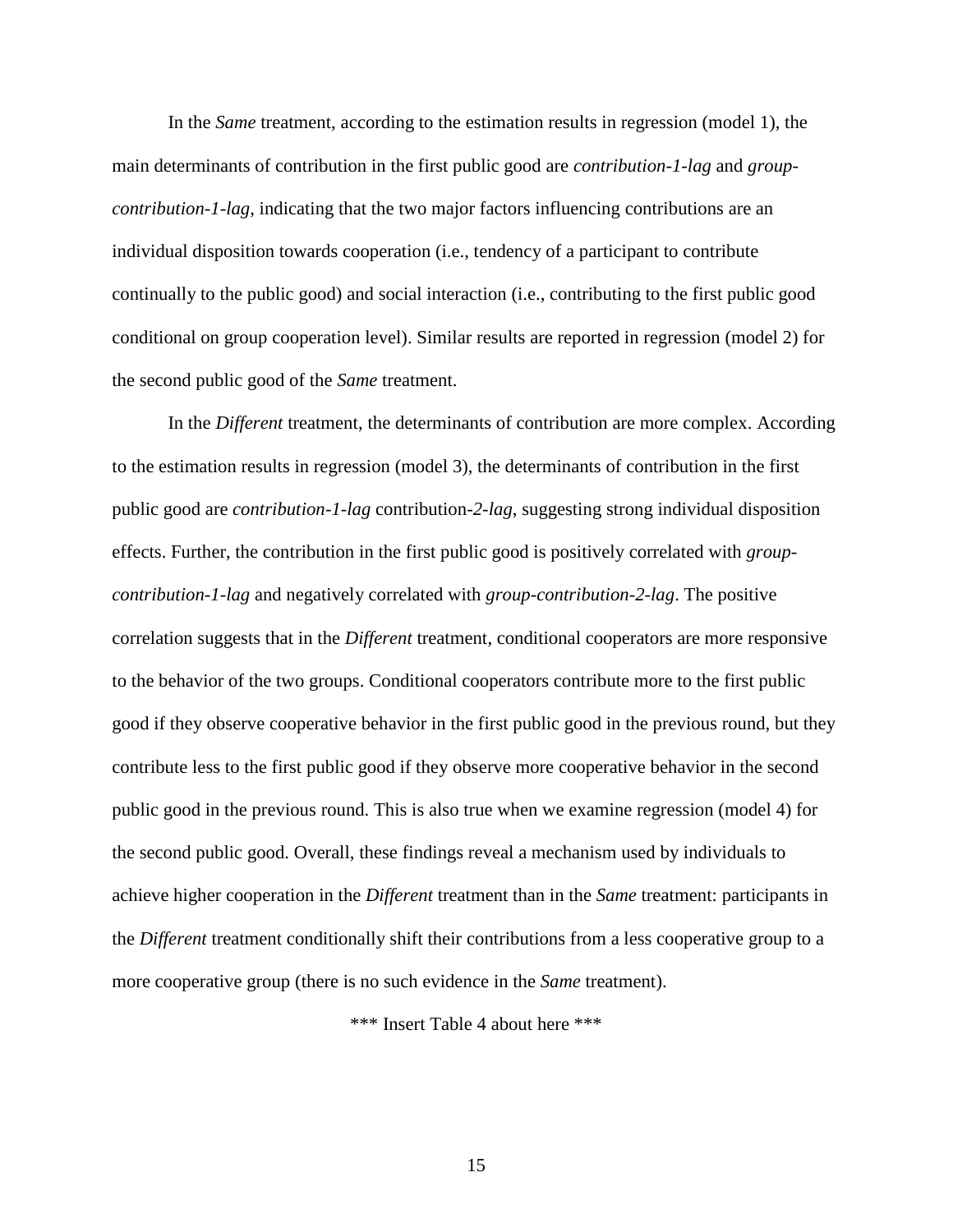#### **Discussion and Conclusion**

We experimentally investigated simultaneous decision-making in two public goods dilemmas with different and same group members. In our two treatments, participants were limited by a single budget constraint and chose how to allocate their endowment across two public goods and a private account. We found that the choice of contribution when facing multiple social dilemmas with different groups led to greater overall cooperation (56.6% more) compared to same groups. The difference in cooperation is because conditional cooperators were able to band together. This finding supports the conditional-cooperator hypothesis (from the behavioral economics literature) compared to the divided-loyalist hypothesis (from the organizational theory literature). Although participants have inherent individual disposition towards cooperation (i.e., their contributions are correlated across different rounds of the experiment), they are also conditionally cooperative (i.e., their contributions are correlated with their group contributions across different rounds of the experiment). Moreover, we find that over the course of the experiment, participants playing with different group members shift their contributions significantly more (about 4 times more) towards more cooperative groups than participants playing with the same group members. 4

#### *Implications and Future Research Directions*

Messick and Brewer's [\(1983\)](#page-26-4) seminal paper outlines several guidelines for assessing a study's contributions to the social dilemma literature. The first guideline is about advancing our understanding about a common type of social dilemma. The second guideline involves contributing to scholarly conversation outside the social dilemma domain. Messick and Brewer's third criterion concerns the practical significance of a study's finding in relation to public policy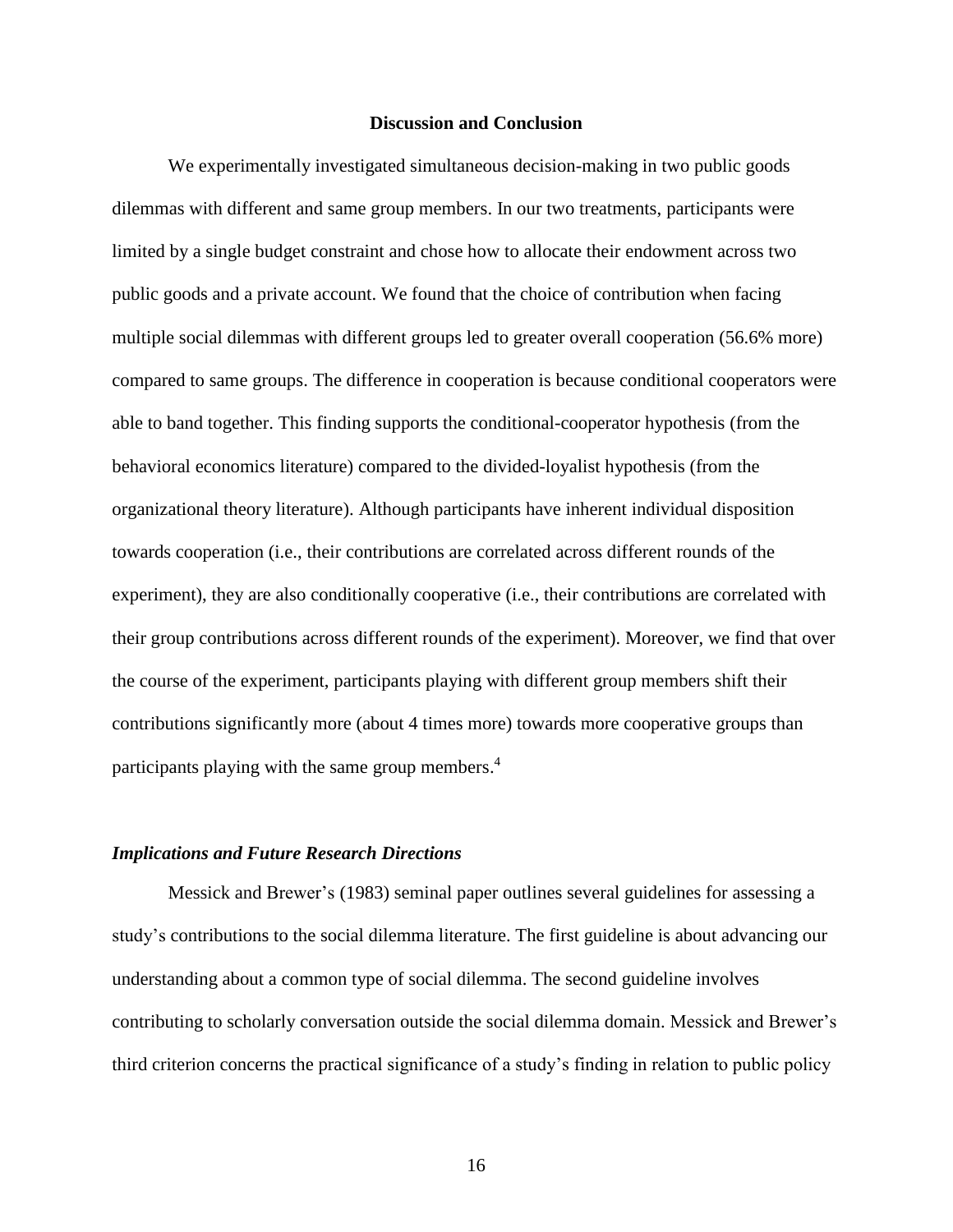and management. Following these guidelines, our findings push our thinking about social dilemmas and social cooperation in several ways.

*Implications for social dilemma research.* We introduce an alternative form of discretion into the conversation of social dilemmas in organizations. Discretion refers to the "latitude of actions available to a [decision maker]" [\(Finkelstein & Hambrick, 1990, p. 484\)](#page-25-9). When we talk about discretion in social dilemmas, we are often referring to discretion about whether or not to cooperate, defect, or sanction defectors (e.g., [De Cremer & van Dijk, 2009;](#page-24-13) [Polzer et al., 1999\)](#page-27-8). Our study introduces a different form of discretion: discretion over which collective action to undertake. Of course, individuals can always decide whether to assist or impede collective action, but our study observes that individuals can also decide which collective action to assist and which to impede. Examining this different source of discretion in the conversation of social dilemmas enhances the paradigm's ecological validity and leaves room for answering the transparadigmatic question, what can collectives do to look attractive to conditional cooperators?

In our study, the attractiveness of a social dilemma was constituted by how many cooperators were present. However, as observed by Weber et al. [\(2004\)](#page-27-11), when a person faces a social dilemma, the person not only considers the incentives but also subconsciously asks and answers the question "What does a person like me do in a social dilemma like this?" In other words, decisions are made on "logics of appropriateness" in addition to logics of consequences [\(Messick, 1999\)](#page-26-8). The idea of the logic of appropriateness is that individuals make their decisions based on the perceived context of the situation, that individual's role in the situation, and the rules appropriate to that situation [\(March, 1994\)](#page-26-9).

In relation to appropriateness logic, we know that whether a social dilemma is framed as a business decision or moral decision impacts an individual's cooperation tendencies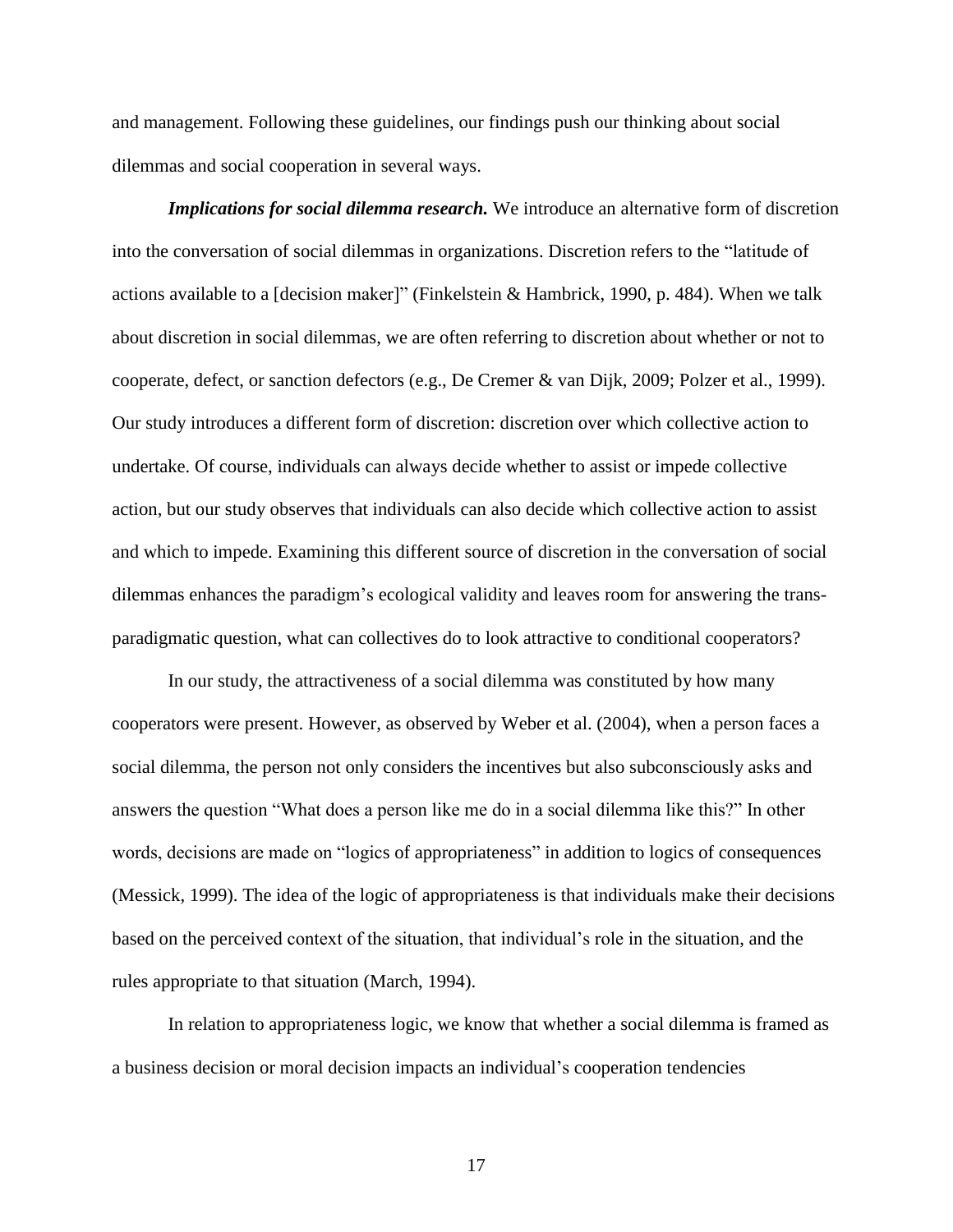[\(Tenbrunsel & Messick, 1999\)](#page-27-12). We also know that cooperation changes as a function of an individual role as a leader or a follower in social dilemmas [\(De Cremer, 2003\)](#page-24-14). Indeed, recent scholarship reminds us that relative wealth is a cue that affects whether an individual deems it appropriate to be cooperative or not [\(McCarter, Budescu, & Scheffran, 2011\)](#page-26-10). Using the logic of appropriateness, future scholarship may address the questions "How decision frames impact a person's choice of being a divided loyalist or a consistent cooperator?", "What cues from the situation affect how a person perceives their role in the social dilemma?", and "How does this role perception moderate the framing effect?" It could be that framing multiple simultaneous social dilemmas as moral decisions increase cooperation across dilemmas but this increase is moderated by the wealth the players have in relation to each other.

In relation to the management research domain of cooperation, our paper patterns after recent advancements placing greater focus on the processes individuals – be they people or firms – use to manage cooperation dilemmas in organizations. Whereas previous research examines how process, as well as structural, elements affect satisfaction with partners when cooperating [\(Lui & Ngo, 2005\)](#page-26-11) the current paper examines how changes in group structure (same versus different groups) affect the cooperation processes individuals use to achieve collective action. Considering previous work examining how communication processes (with words) affect cooperation behavior in organizational social dilemmas [\(Young-Ybarra & Wiersema, 1999\)](#page-28-1), future research may profit from examining whether cooperation processes of behavior speak louder than cooperation processes of words.

*Implications for social cooperation research*. In a broader sense, our paper shifts the discussion about social cooperation from the well-studied Hardinic approach to the lessexamined Simonic approach. The Hardinic approach – named after Garrett Hardin (1968) –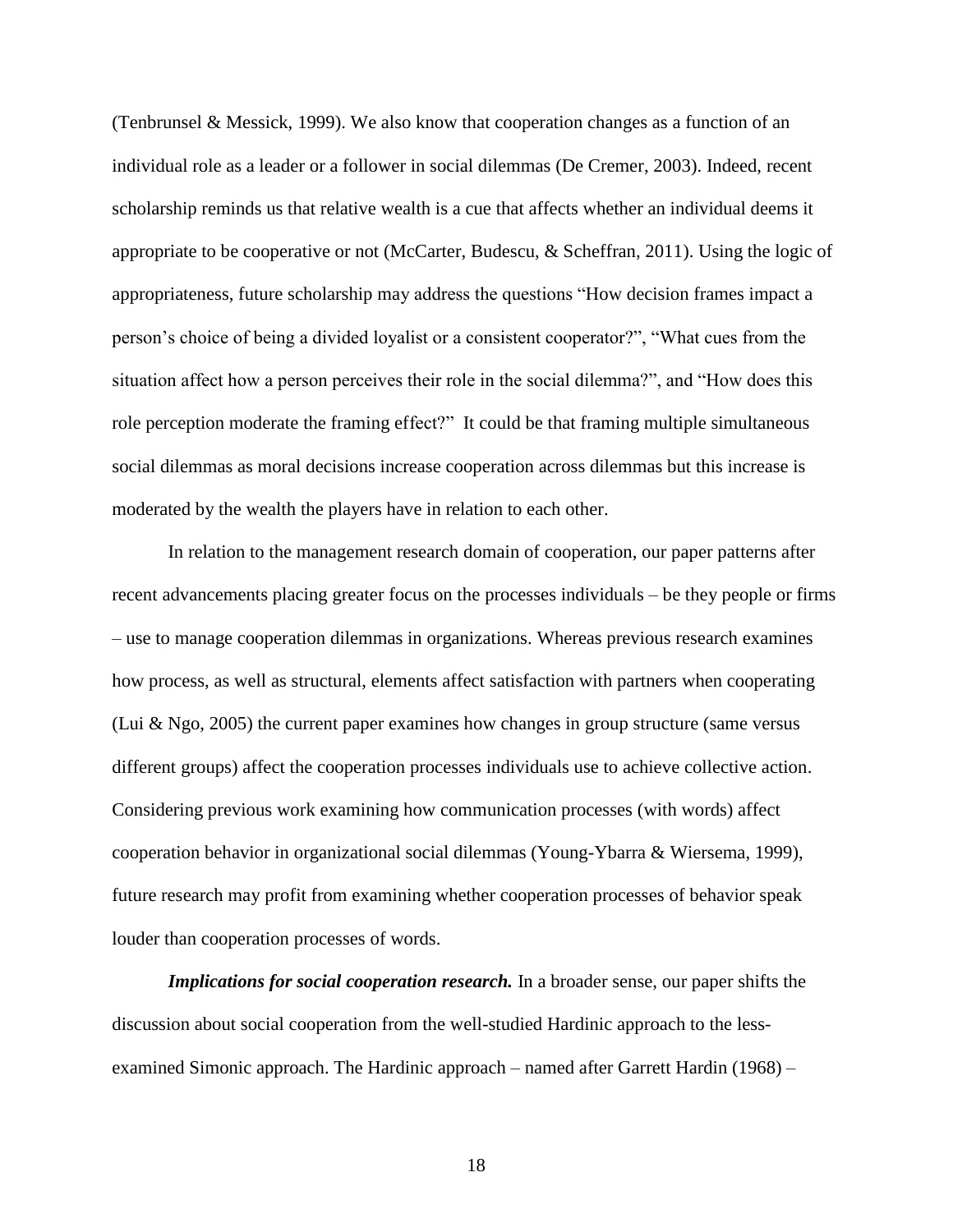predicts that, without coercion from a central authority, individuals will rarely achieve collective action because of greed and fear of exploitation. In other words, the Hardinic approach maintains that without coercion, organizational systems become pejoristic systems or systems that perform worse over time [\(Hardin, 1974\)](#page-25-10). The divided-loyalist hypothesis is a Hardinic hypothesis: it predicts that an individual will think the worst of (other individuals in) the situation and, consequentially, will not cooperate to produce public goods (McCarter & Northcraft, 2007).

In contrast to Hardin's approach, the Simonic approach – named after Julian Simon (1996) – suggests that, given the right institution or market structure, individuals will find creative ways (without coercion) to change their circumstances, achieve collective action, and consequently enhance social welfare. In other words, the Simonic approach maintains that, given the opportunity (and without coercion), individuals will make an organizational system into a melioristic one, where the system performs better over time. The conditional-cooperator hypothesis is a Simonic one. The conditional-cooperator hypothesis is about individuals looking for the best in the situation – i.e., they will seek out and find cooperators just like themselves – and find a way to achieve collective action.

Our findings provide preliminary support for Simon's position in the conversation of social cooperation. It seems that organizational systems attempting collective action can perform better when individuals are given the discretion of who to work with when creating value. Considering that Simon's work is only mentioned in a handful of social dilemma articles and book chapters (i.e., [Gifford, 2008a,](#page-25-11) [2008b,](#page-25-12) [2011;](#page-25-13) [Koger & Winter, 2010\)](#page-26-12), future social dilemma research may benefit from examining how Simon and Hardin's views complement one another.<sup>5</sup>

*Implications for policy.* Our last contribution is a "sizable" one for policy makers and managers. From sociology [\(Gold, 1969\)](#page-25-14) to psychology [\(Kirk, 1996\)](#page-26-13), and from economics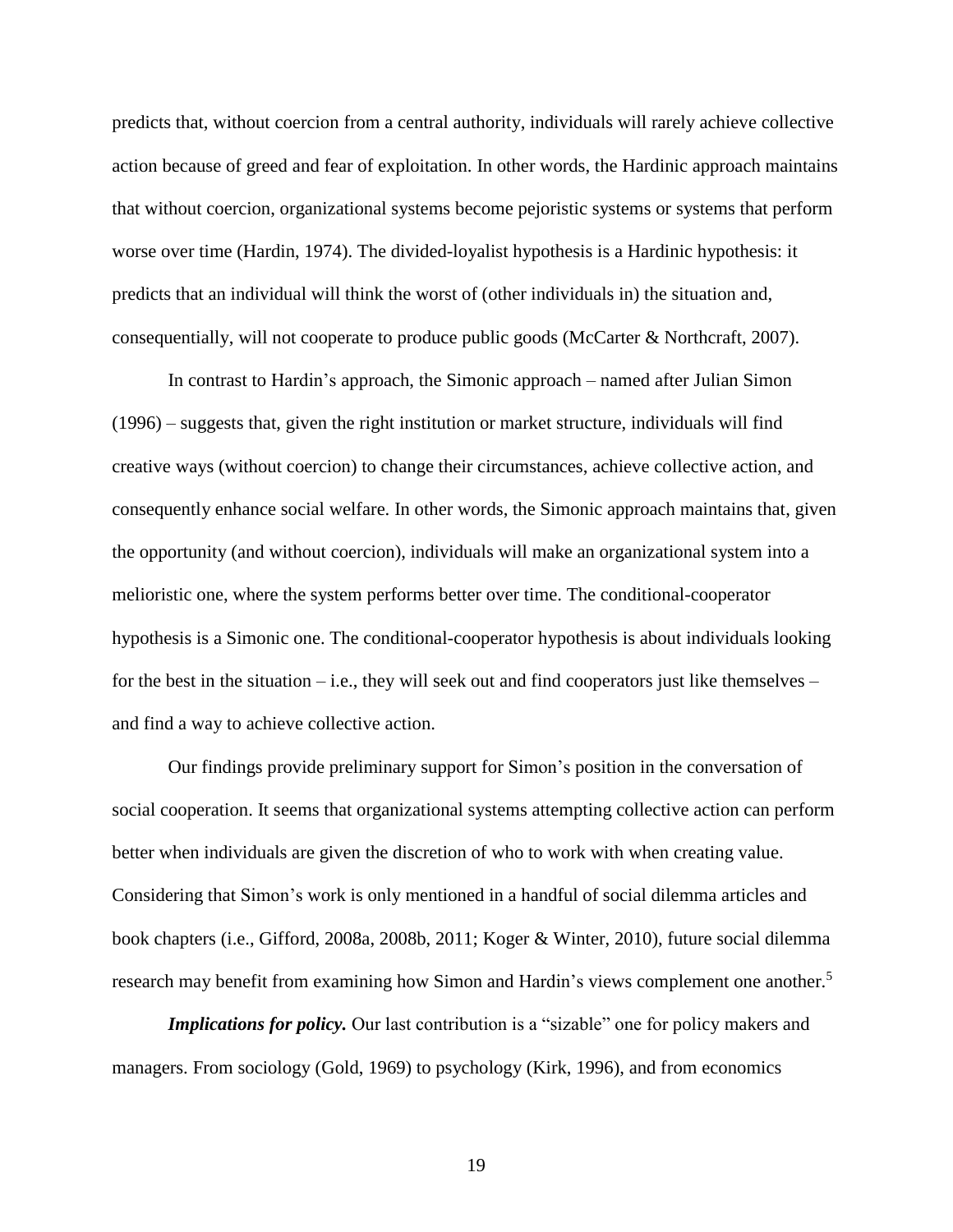(McCloskey & Ziliak, 1996) to management [\(Orlitzky, 2012\)](#page-27-13), scholarship suggests that assessing the size of an effect is just as critical as assessing whether there is an effect. We find not only the difference between the treatments is different statistically at the conventional level, but it is practically significant – the difference in cooperation between the two treatments is 56.6%. Should these findings hold in magnitude to other contexts, our findings provide insights about institutional design. For instance, an administrator faced with a task of assigning individuals to work teams may increase economic welfare by assigning individuals to work with different, rather than same, team members. Future work would benefit from replicating our results in different contexts and populations to enhance their generalizability.

One of the current paper's authors recently saw a bumper sticker that read "If you don't like it here, then move!" Indeed, in studying how cooperation develops in multiple simultaneous social dilemmas, we found that people follow the bumper sticker's advice. People vote with their feet when it comes to attempting collective action. In support of the conditional-cooperator hypothesis applied to public goods dilemmas, those wishing to enhance social welfare find another place to go and in so doing find others with the same wish of achieving collective action.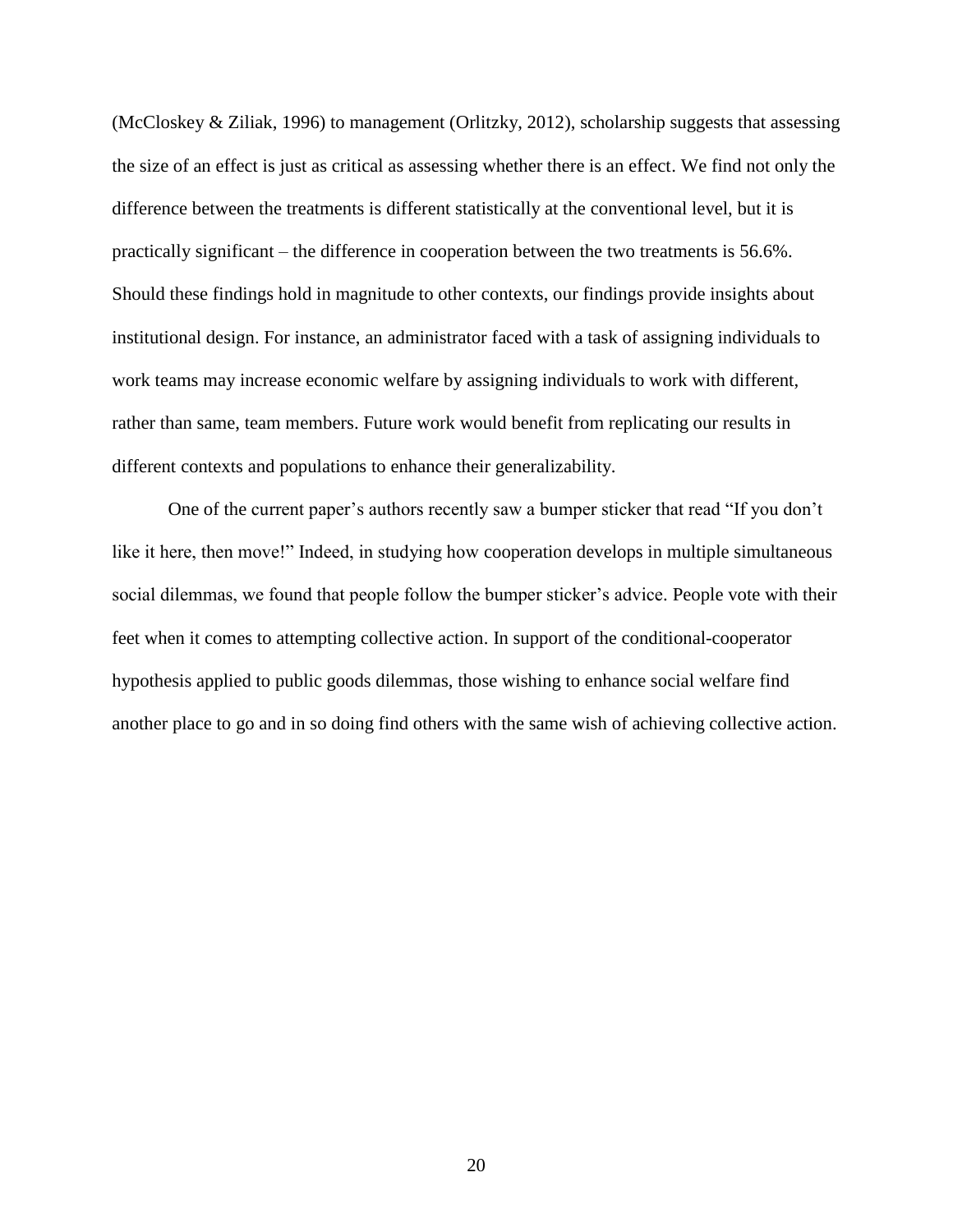#### **Statistical Analysis Addendum**

STATA/IC version 12 was used throughout the paper to conduct our analyses. All t-tests use command *ttest* and non-parametric t-tests use command *ranksum* (the Wilcoxon Mann-Whitney test). Random effect regression models used command *xtreg* with *cl* option for clustering. All data are available from the authors upon request.

#### **Funding**

This research was made possible by a grant from the International Foundation of Research in Experimental Economics (IFREE) awarded to the second author.

#### **Declaration of Conflicting Interests**

The authors declare no potential conflicts of interest with respect to the authorship, research, and/or the publication of this article.

#### **Authors' Note**

We thank editors Bill Gardner and Gayle Baugh, associate editor Hongwei He, and two anonymous reviewers for their guidance and comments on earlier drafts of this manuscript.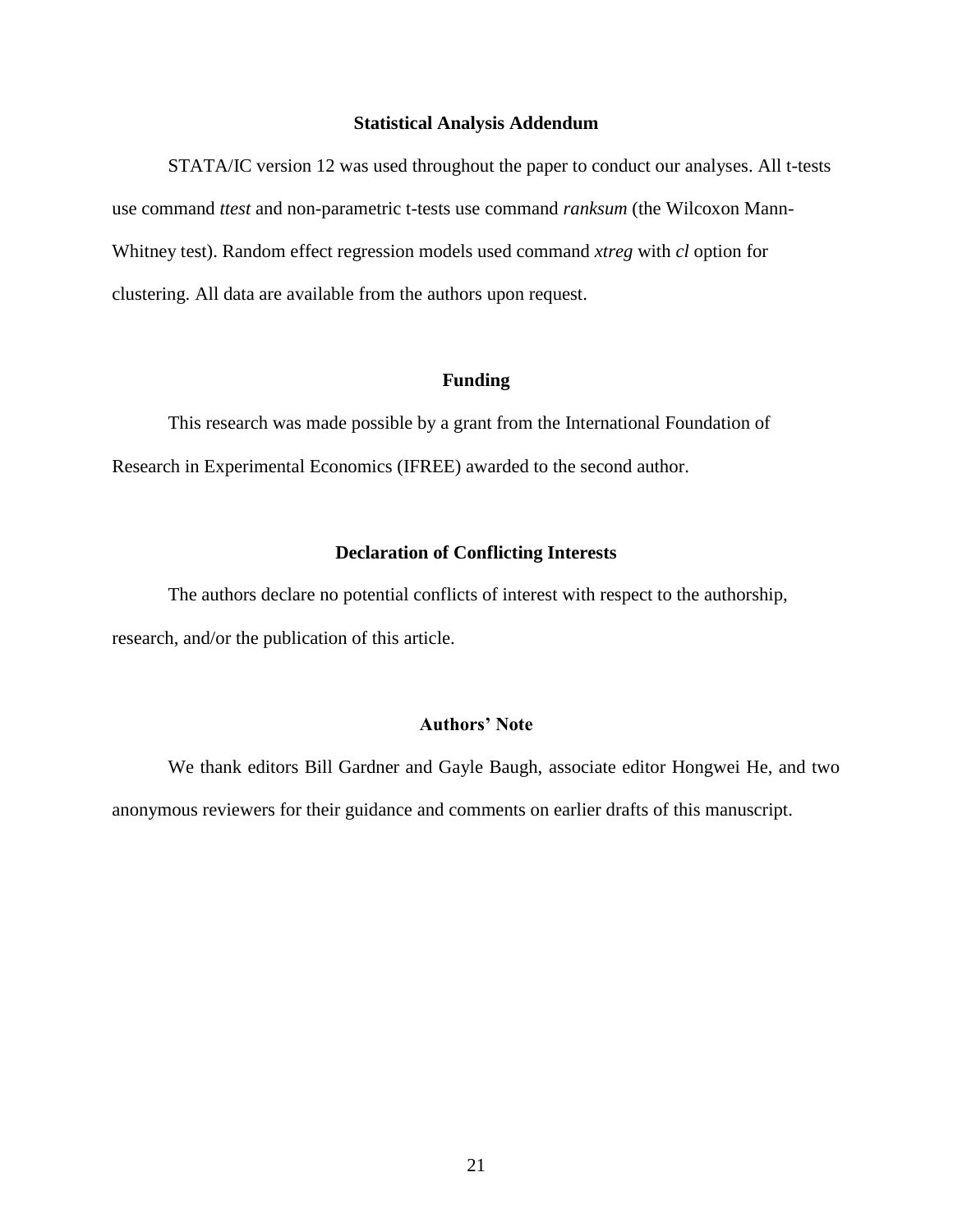#### **Endnotes**

<sup>1</sup> In conducting this t-test, we used the average contribution per participant across both public goods dilemmas and over all 20 periods of play as one observation.

 $\overline{a}$ 

<sup>2</sup> In the *Same* treatment one independent observation is a group of 4 participants (40) participants = 10 groups = 10 independent observations), while in the *Different* treatment one independent observation is one session  $(64$  participants  $= 4$  sessions  $= 4$  independent observations).

<sup>3</sup> We constructed 10 independent observations in the *Same* treatment (40 participants = 10 groups = 10 independent observations) and 4 observations in the *Different* treatment (64 participants  $= 4$  sessions  $= 4$  independent observations). Each observation was the average difference between the contribution to the first public good (second public good) and second public good (first public good), conditional on higher group contribution to the first public good (second public good) in the previous round.

<sup>4</sup> Existence of conditional cooperators, however, does not refute existence of divided loyalists. Indeed, it may be the case that divided loyalists exist alongside conditional cooperators. But, in our experiment conditional cooperators significantly outperform divided loyalists, and thus we find support for Hypothesis 2.

<sup>5</sup> Indeed, the Hardinic approach is more popular than the Simonic approach. A search on Google Scholar (February 27, 2014) comparing the frequency of papers about "social cooperation" or "social decision making", that cite Hardin's (1968) seminal article *The tragedy of the commons* to Simon's (1996) seminal book *The ultimate resource 2*, finds the number of papers to be 559 for Hardin and 35 for Simon. Another search on Google Scholar (February 27, 2014) comparing the frequency of papers discussing a "social dilemma" finds that cite Hardin to Simon finds the number of papers to be 1,470 for Hardin and 7 for Simon. The asymmetric pattern holds when we control for the total number of citations for each work: 2.4% (559/23,194) versus 1.6% (35/2,204) for the "social cooperation / social decision making" search and 6.3% (1,470/23,194) versus .03% (7/2,204) for the "social dilemma" search.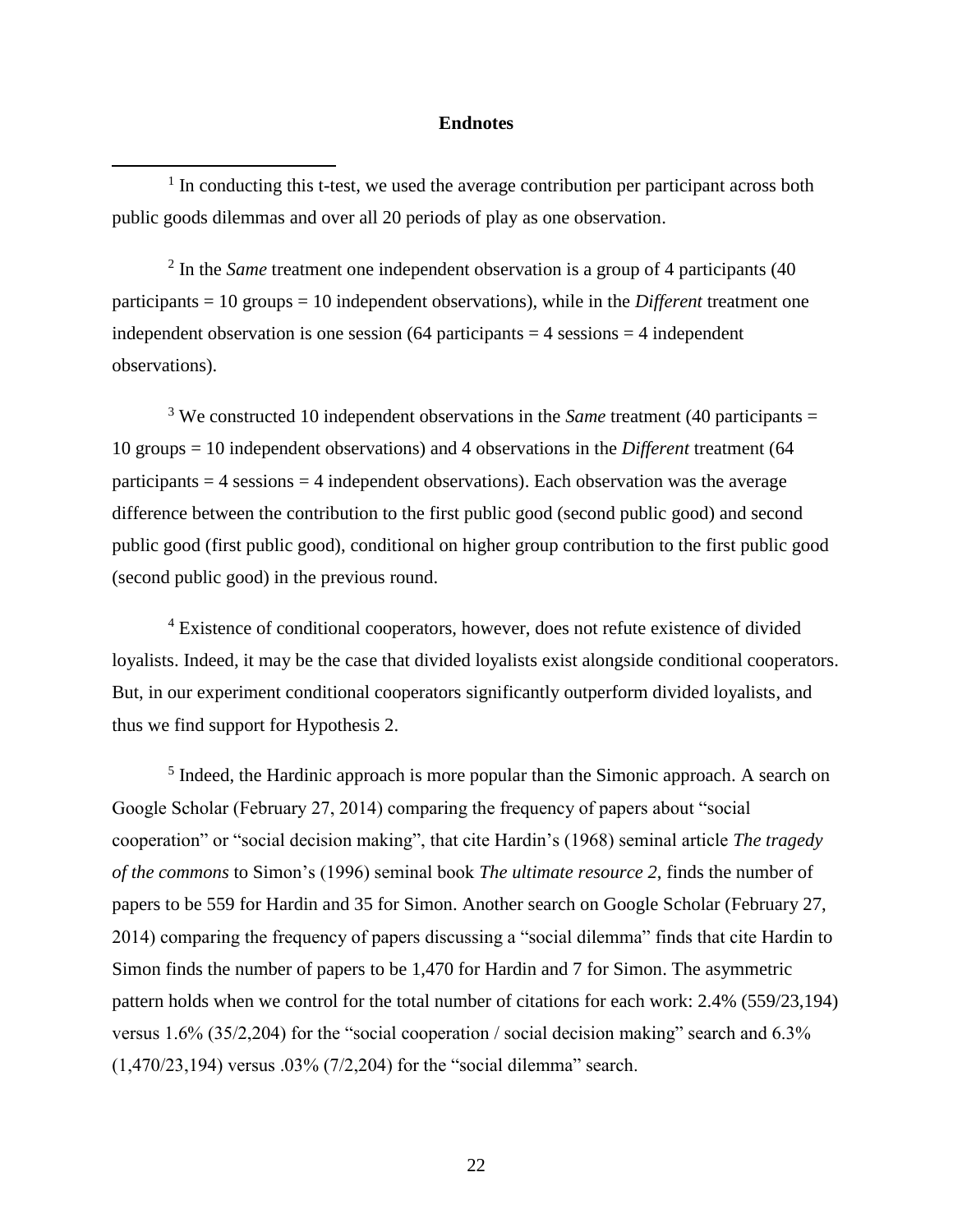#### **References**

<span id="page-24-0"></span>Aquino, K., & Reed, A. (1998). A social dilemma perspective on cooperative behavior in organizations. *Group and Organization Management,* 23(4), 390-413.

<span id="page-24-4"></span>Bednar, J., Chen, Y., Liu, T. X., & Page, S. (2012). Behavioral spillovers and cognitive load in multiple games: An experimental study. *Games and Economic Behavior,* 74(1), 12-31.

<span id="page-24-9"></span>Berkowitz, L., & Donnerstein, E. (1982). External validity is more than skin deep: Some answers to criticisms of experiments. *American Psychologist,* 37(3), 245-257.

<span id="page-24-11"></span>Bernasconi, M., Corazzini, L., Kube, S., & Marechal, M. (2009). Two are better than one! Individuals' contributions to "unpacked" public goods. *Economic Letters,* 104(1), 31-33.

<span id="page-24-12"></span>Biele, G., Rieskamp, J., & Czienskowski, U. (2009). Explaining cooperation in groups: Testing models of reciprocity and learning. *Organizational Behavior and Human Decision Processes,*  106(2), 89-105.

<span id="page-24-5"></span>Cason, T. N., Savikhin, A. C., & Sheremeta, R. M. (2012). Behavioral spillovers in coordination games. *European Economic Review,* 56(2), 233-245.

<span id="page-24-10"></span>Cassar, A., & Friedman, D. (2004). *Economics lab: An intensive course in experimental economics*. New York, NY: Routledge.

<span id="page-24-7"></span>Cook, T. D., & Campbell, D. T. (1979). *Quasi-experimentation: Design and analysis issues for field settings*. Boston, MA: Houghton Mifflin Company.

<span id="page-24-8"></span>Creswell, J. W. (2008). *Research design: Qualitative, quantitative, and mixed methods approaches*. Thousand Oaks, CA: Sage.

<span id="page-24-2"></span>Cross, J. G., & Guyer, M. J. (1980). *Social traps*. Ann Arbor, MI: University of Michigan Press.

<span id="page-24-1"></span>Dawes, R. M. (1980). Social dilemmas. *Annual Review of Psychology,* 31, 169-193.

<span id="page-24-14"></span>De Cremer, D. (2003). How self-conception may lead to inequality: Effect of hierarchical roles on the equality rule in organizational resource-sharing tasks. *Group and Organization Management,* 28(2), 282-302.

<span id="page-24-13"></span>De Cremer, D., & van Dijk, E. (2009). Paying for sanctions in social dilemmas: The effects of endowment asymmetry and accountability. *Organizational Behavior and Human Decision Processes,* 109(1), 45-55.

<span id="page-24-6"></span>Deutsch, M., & Gerard, H. B. (1955). A study of normative and informational social influences upon individual judgment. *Journal of Abnormal and Social Psychology,* 51(3), 629-636.

<span id="page-24-3"></span>Falk, A., Fischbacher, U., & Gächter, S. (2013). Living in two neighborhoods: Social interaction effects in the laboratory. *Economic Inquiry,* 51(1), 563-578.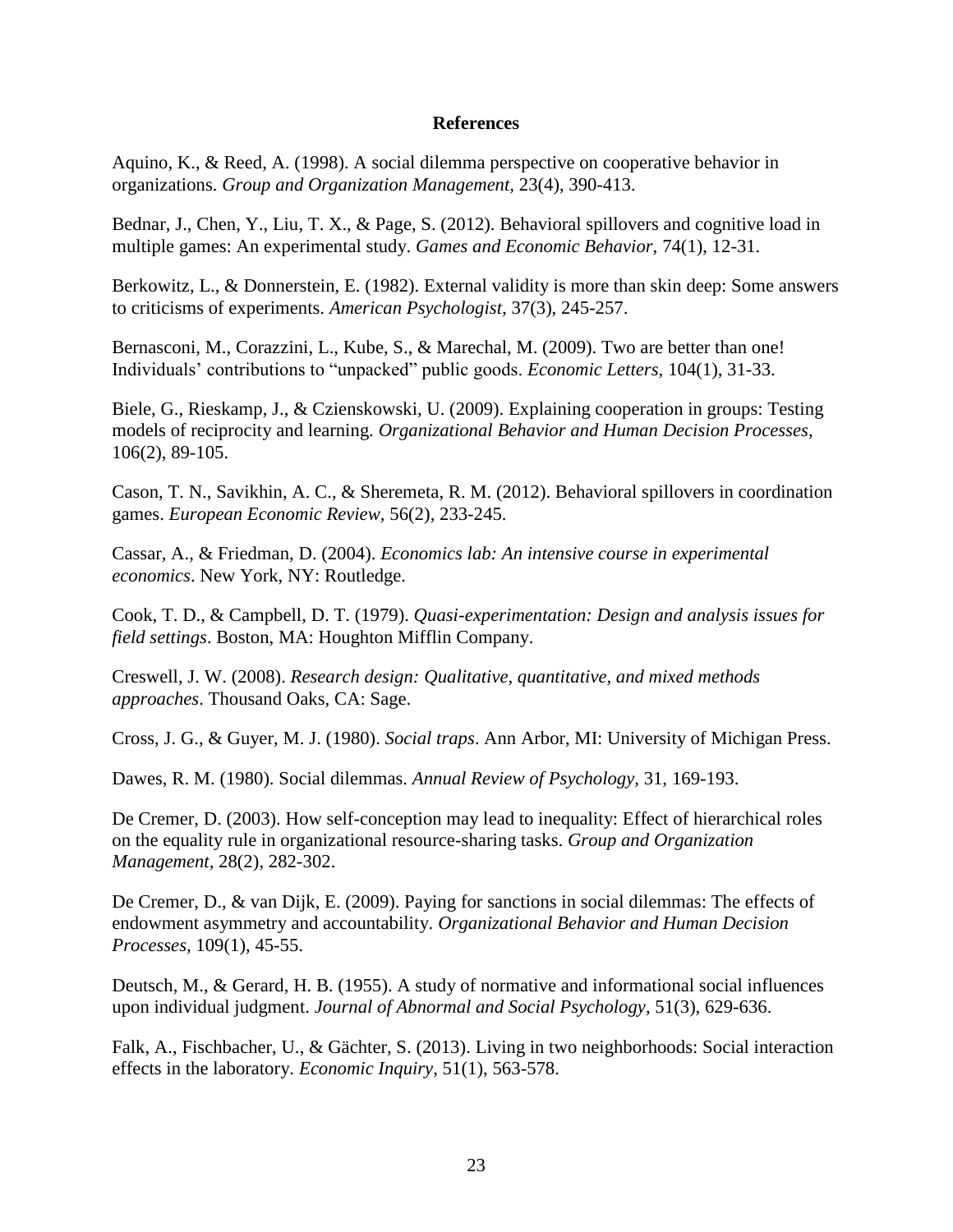<span id="page-25-0"></span>Ferrin, D. L., Bligh, M. C., & Kohles, J. C. (2007). Can I trust you to trust me?: A theory of trust, monitoring, and cooperation in interpersonal and intergroup relationships. *Group and Organization Management,* 32(4), 465-499.

<span id="page-25-9"></span>Finkelstein, S., & Hambrick, D. C. (1990). Top-management-team tenure and organizational outcomes: The moderating role of managerial discretion. *Administrative Science Quarterly,*  35(3), 484-503.

<span id="page-25-8"></span>Fischbacher, U. (2007). z-Tree: Zurich toolbox for ready-made economic experiments. *Experimental Economics,* 10(2), 171-178.

<span id="page-25-1"></span>Fischbacher, U., Gächter, S., & Fehr, E. (2001). Are people conditionally cooperative? Evidence from a public goods experiment. *Economic Letters,* 71(3), 397-404.

<span id="page-25-6"></span>Friedman, D., & Sunder, S. (1994). *Experimental methods: A primer for economists*: Cambridge University Press.

<span id="page-25-4"></span>Gächter, S. (2007). Conditional cooperation: Behavioral regularities from the lab and the field and their policy implications. In B. S. Frey & A. Stutzer (Eds.), *Economics and psychology: A promising new cross-disciplinary field*). Cambridge, MA: MIT Press.

<span id="page-25-11"></span>Gifford, R. (2008a). Psychology's essential role in alleviating the impacts of climate change. *Canadian Psychology/Psychologie Canadienne,* 49(4), 273-280.

<span id="page-25-12"></span>Gifford, R. (2008b). Toward a comprehensive model of social dilemmas. In A. Biel, D. Eek, T. Garling & M. Gustafson (Eds.), *New issues and paradigms in research on social dilemmas* (pp. 265-279). New York, NY: Springer.

<span id="page-25-13"></span>Gifford, R. (2011). The dragons of inaction: Psychological barriers that limit climate change mitigation and adaptation. *American Psychologist,* 66(4), 290-302.

<span id="page-25-14"></span>Gold, D. (1969). Statistical tests and substantive significance. *American Sociologist,* 4(1), 42-46.

<span id="page-25-7"></span>Greiner, B. (2004). The Online Recruitment System ORSEE 2.0 - A guide for the organization of experiments in economics, *Working Paper Series in Economics #10*). University of Cologne.

<span id="page-25-3"></span>Hardin, G. (1968). The tragedy of the commons. *Science,* 162(3859), 1243-1248.

<span id="page-25-10"></span>Hardin, G. (1974). Living on a lifeboat. *BioScience,* 24(10), 561-568.

<span id="page-25-2"></span>Hollenbeck, J. R. (2008). The role of editing in knowledge development: Consensus shifting and consensus creation. In Y. Baruch, A. M. Konrad, H. Aguinus & W. H. Starbuck (Eds.), *Journal editing: Opening the black box* (pp. 16-26). San Francisco, CA: Jossey Bass.

<span id="page-25-5"></span>Ichino, A., & Maggi, G. (2000). Work environment and individual background: Explaining regional shirking differentials in a large Italian firm. *Quarterly Journal of Economics,* 115(3), 1057-1090.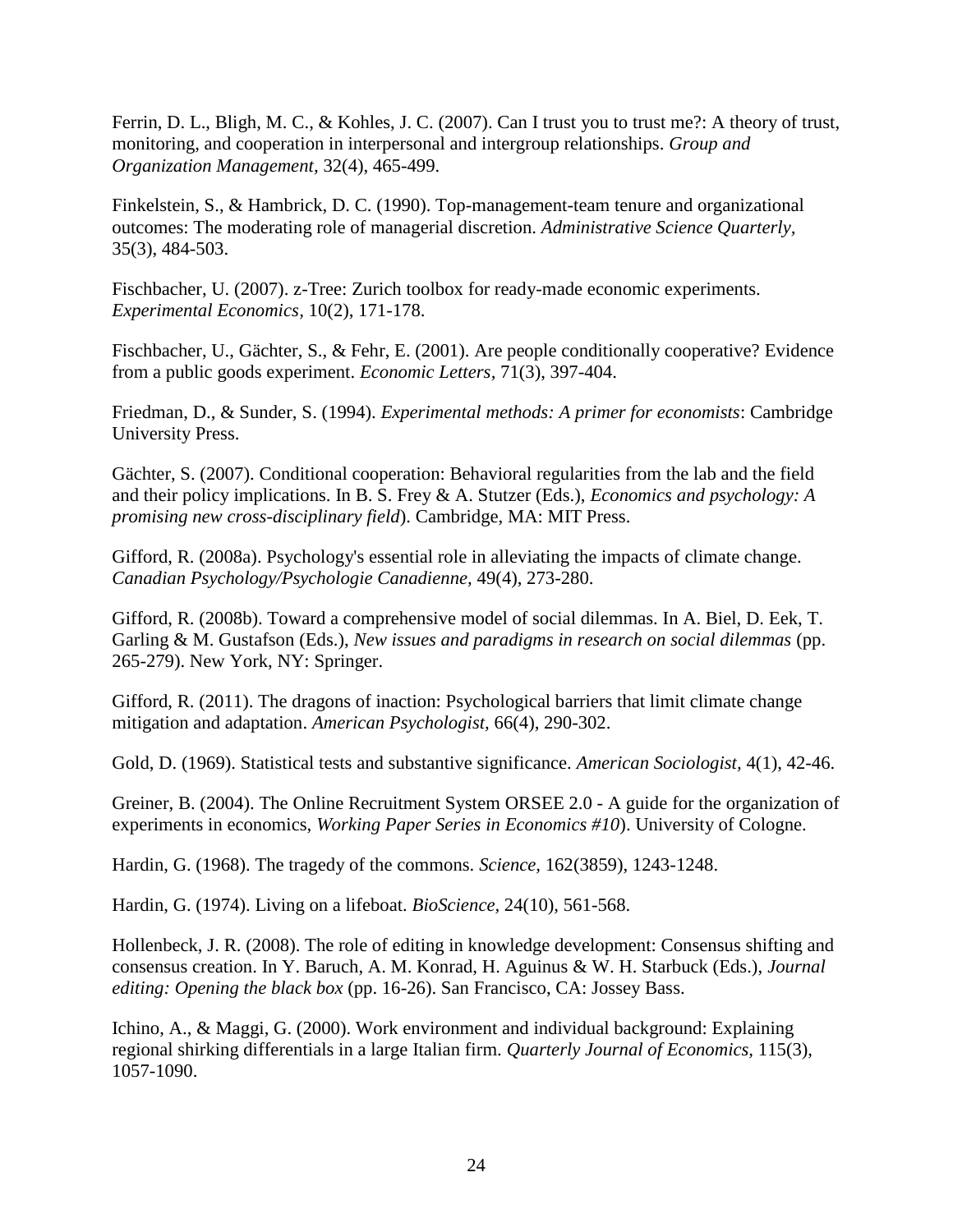<span id="page-26-1"></span>Janssen, M. A., & Ostrom, E. (2006). Governing social-ecological systems. In L. Tesfatsion & K. L. Judd (Eds.), *Handbook of computational economics* (pp. 1465-1509). Oxford, UK: Elsevier.

<span id="page-26-13"></span>Kirk, R., E. (1996). Practical significance: A concept whose time has come. *Educational & Psychological Measurement,* 56(5), 746-759.

<span id="page-26-12"></span>Koger, S. M., & Winter, D. D. (2010). What on Earth are we doing? In S. M. Koger & D. D. Winter (Eds.), *The psychology of environmental problems: Psychology for sustainability* (pp. 1- 29). New York, NY: Psychology Press.

<span id="page-26-0"></span>Kollock, P. (1998). Social dilemmas: The anatomy of cooperation. *Annual Review of Sociology,*  24, 183-214.

<span id="page-26-11"></span>Lui, S. S., & Ngo, H.-Y. (2005). An action pattern model of inter-firm cooperation. *Journal of Management Studies,* 42(6), 1123-1153.

<span id="page-26-9"></span>March, J. G. (1994). *A primer of decision making: How decisions happen*. New York, NY: Free Press.

<span id="page-26-10"></span>McCarter, M. W., Budescu, D. V., & Scheffran, J. (2011). The give-or-take-some dilemma: An empirical investigation of a hybrid social dilemma. *Organizational Behavior and Human Decision Processes,* 116(1), 83-95.

<span id="page-26-3"></span>McCarter, M. W., & Northcraft, G. B. (2007). Happy together? Insights and implications of viewing managed supply chains as a social dilemma. *Journal of Operations Management,* 25(2), 498-511.

<span id="page-26-5"></span>McCarter, M. W., Rockmann, K. W., & Northcraft, G. B. (2010). Is it even worth it? The effect of loss prospects in the outcome distribution of a public goods dilemma. *Organizational Behavior and Human Decision Processes,* 111(1), 1-11.

<span id="page-26-2"></span>McCarter, M. W., & Sheremeta, R. M. (2013). You can't place old wine in new bottles: The effect of newcomers on coordination in groups. *PLoS ONE,* 8(1), e55058.

<span id="page-26-7"></span>McCloskey, D. N., & Ziliak, S. T. (1996). The standard error of regressions. *Journal of Economic Literature,* 34(1), 97-114.

<span id="page-26-8"></span>Messick, D. M. (1999). Alternative logics for decision making in social settings. *Journal of Economic Behavior and Organization,* 39(1), 11-28.

<span id="page-26-4"></span>Messick, D. M., & Brewer, M. (1983). Solving social dilemmas. In L. Wheeler, & Shaver, P. (Ed.), *Review of personality and social psychology* (pp. 11-44). Beverly Hills: Sage Publications.

<span id="page-26-6"></span>O'Leary, M. B., Woolley, A. W., & Mortensen, M. (2011). Multiteam membership in relation to multiteam systems. In S. Zaccaro, M. Marks & L. DeChurch (Eds.), *Multi-team systems: An organization form for dynamic and complex environments* (pp. 141-172). New York, NY: Taylor & Francis.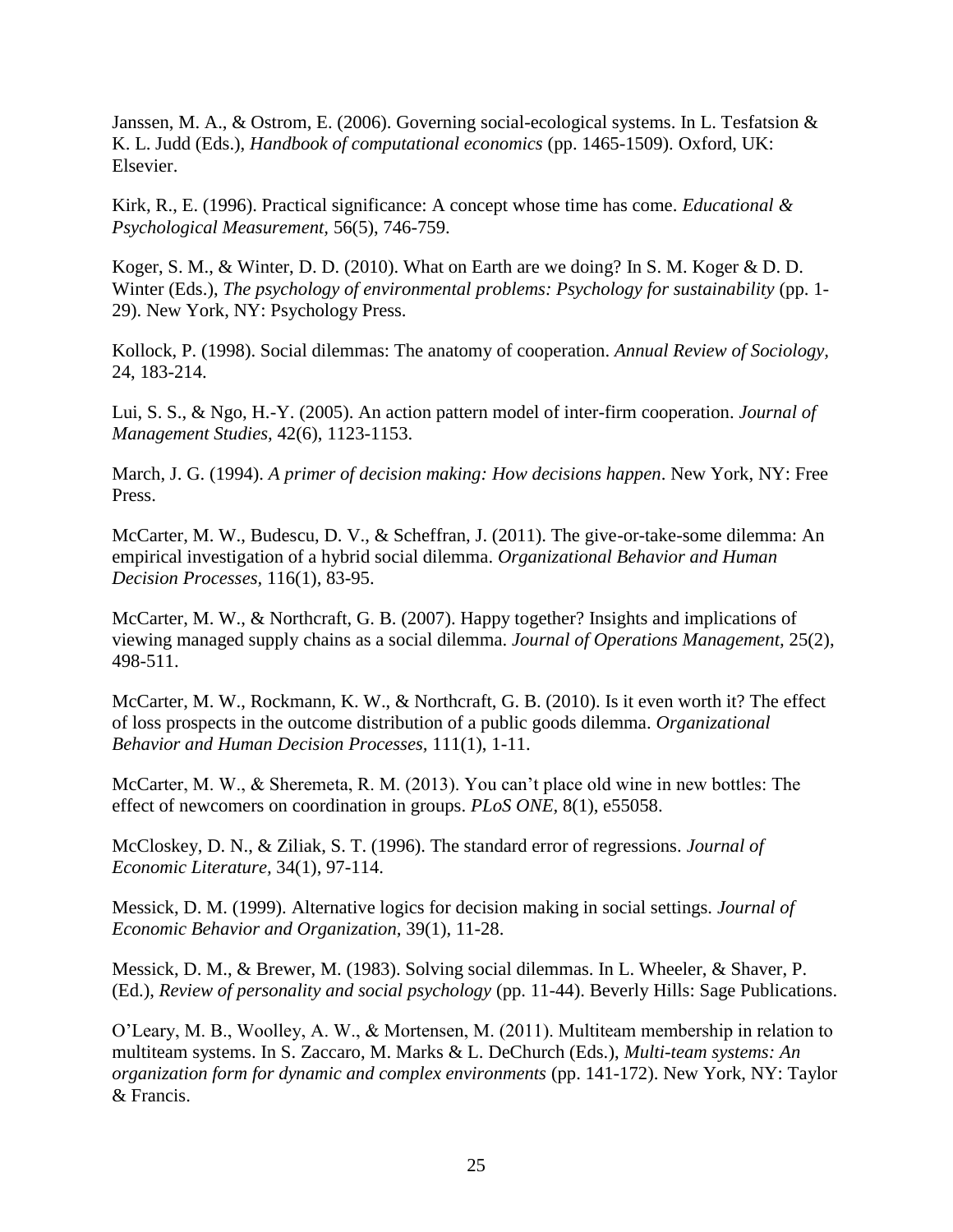<span id="page-27-0"></span>Olson, M. (1965). *The logic of collective action: Public goods and the theory of groups*. Cambridge, MA: Harvard University Press.

<span id="page-27-13"></span>Orlitzky, M. (2012). How can significance tests be deinstitutionalized? *Organizational Research Methods,* 15(2), 199-228.

<span id="page-27-8"></span>Polzer, J. T., Stewart, K. J., & Simmons, J. L. (1999). A social categorization explanation for framing effects in nested social dilemmas. *Organizational Behavior and Human Decision Processes,* 79(2), 154-178.

<span id="page-27-6"></span>Rockmann, K. W., & Northcraft, G. B. (2008). To be or not to be trusted: The influence of media richness on defection and deception. *Organizational Behavior and Human Decision Processes,*  107(2), 106-122.

<span id="page-27-4"></span>Samuelson, P. A. (1954). The pure theory of public expenditure. *Review of Economic and Statistics,* 36(4), 387-389.

<span id="page-27-2"></span>Sandberg, J., & Alvesson, M. (2011). Ways of constructing research questions: gap-spotting or problematization? *Organization,* 18(1), 23-44.

<span id="page-27-1"></span>Savikhin, A. C., & Sheremeta, R. M. (2013). Simultaneous decision-making in competitive and cooperative environments. *Economic Inquiry,* 51(2), 1311-1323.

<span id="page-27-3"></span>Simon, J. M. (1996). *The ultimate resource* 2. Princeton, N.J.: Princeton University Press.

<span id="page-27-12"></span>Tenbrunsel, A. E., & Messick, D. M. (1999). Sanctioning systems, decision frames, and cooperation. *Administrative Science Quarterly,* 44(4), 684-707.

<span id="page-27-10"></span>Thorngate, W. (1976). Possible limits on a science of social behavior. In L. H. Strickland, F. E. Aboud & K. J. Gergen (Eds.), *Social psychology in transition* (pp. 121-139). New York, NY: Springer.

<span id="page-27-7"></span>Van Lange, P. A. M., Joireman, J., Parks, C. D., & Van Dijk, E. (2013). The psychology of social dilemmas: A review. *Organizational Behavior and Human Decision Processes,* 120(2), 125-141.

<span id="page-27-11"></span>Weber, J. M., Kopelman, S., & Messick, D. M. (2004). A conceptual review of decision making in social dilemmas: Applying a logic of appropriateness. *Personality and Social Psychology Review,* 8(3), 281-307.

<span id="page-27-9"></span>Wit, A. P., & Kerr, N. L. (2002). "Me versus just us verus all" categorization and cooperation in nested social dilemmas. *Journal of Personality and Social Psychology,* 83(3), 616-637.

<span id="page-27-5"></span>Yamagishi, T., & Sato, K. (1986). Motivational bases of the public goods dilemma. *Journal of Personality and Social Psychology,* 50(1), 67-73.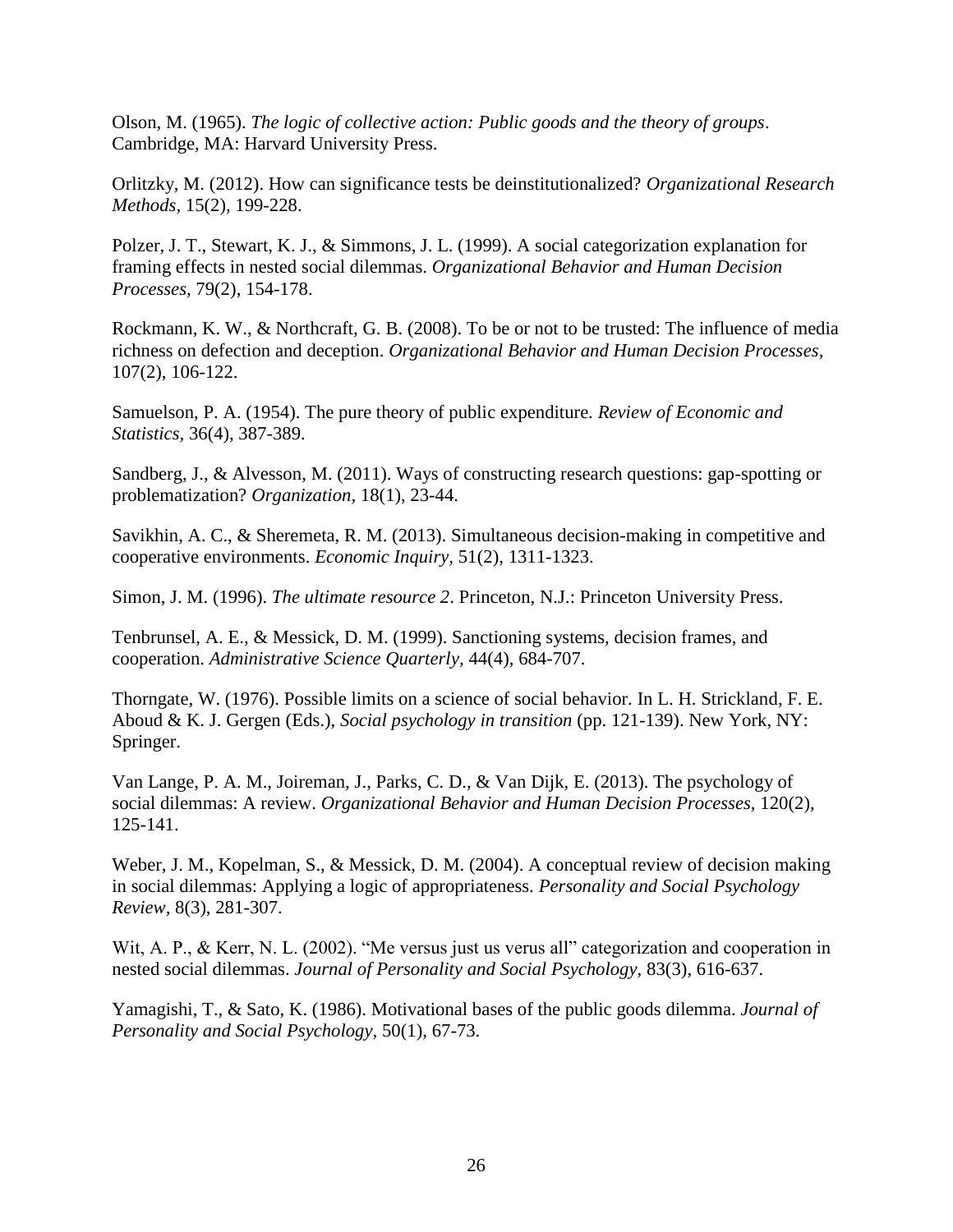<span id="page-28-1"></span>Young-Ybarra, C., & Wiersema, M. (1999). Strategic flexibility in information technology alliances: The influence of transaction cost economics and social exchange theory. *Organization Science,* 10(4), 439-459.

<span id="page-28-0"></span>Zeng, M., & Chen, X.-P. (2003). Achieving cooperation in multiparty alliances: A social dilemma approach to partnership management. *Academy of Management Review,* 28(4), 587- 605.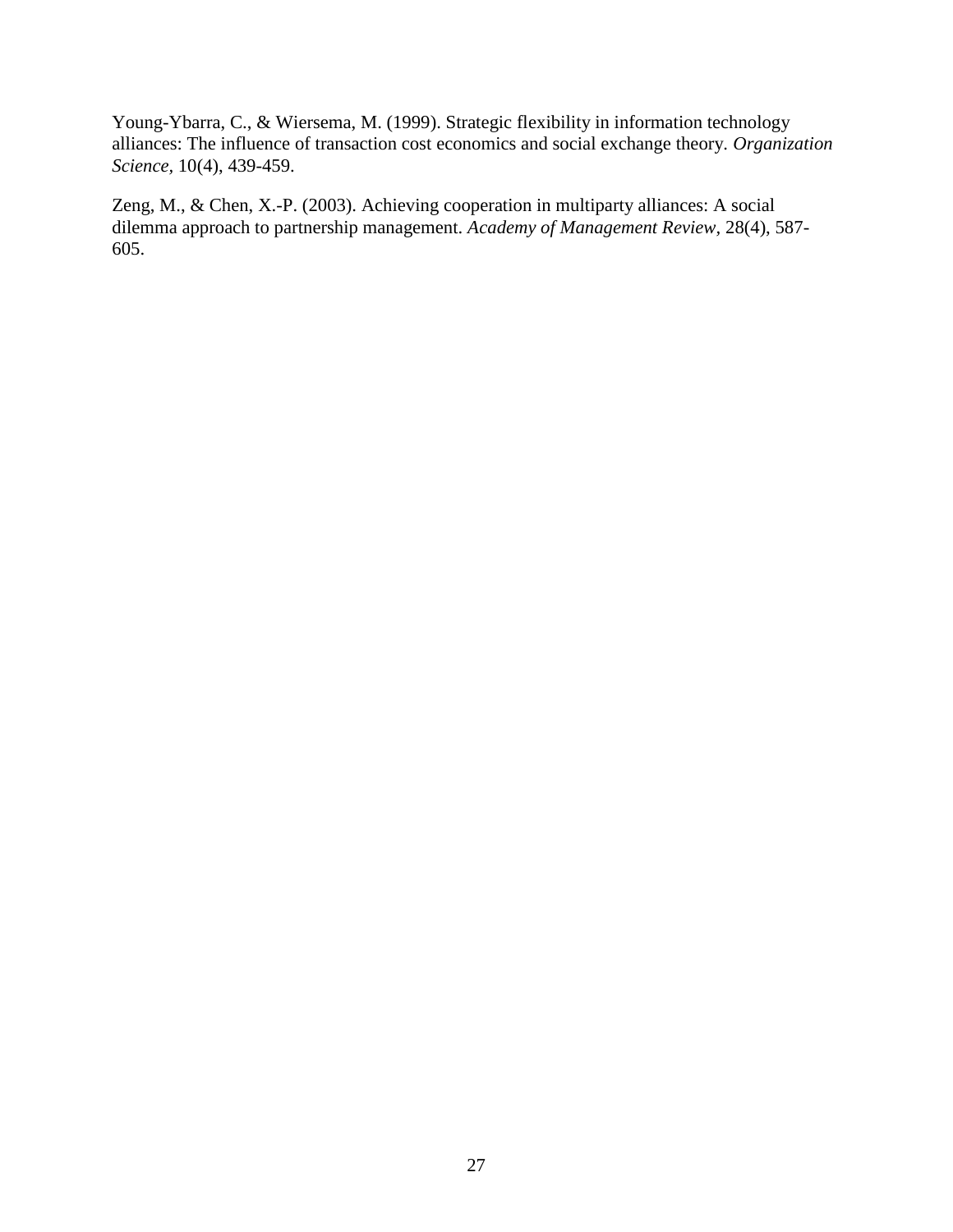| <b>Treatment</b> |             | Contribution | Payoff     |
|------------------|-------------|--------------|------------|
|                  | Same-1      | 11.8(17.4)   | 7.1(12.0)  |
| Same             | Same-2      | 10.8(13.0)   | 6.5(10.4)  |
|                  | Average     | 11.3(14.2)   | 6.8(10.3)  |
| Different        | Different-1 | 16.4(15.2)   | 9.8(12.3)  |
|                  | Different-2 | 19.1 (17.1)  | 11.4(13.6) |
|                  | Average     | 17.7(13.2)   | 10.6(10.2) |

### **Table 1: Contribution to public goods is higher in the** *Different* **treatment than in the** *Same* **treatment**

Note: Standard deviation in parentheses. Means reported in experimental francs. Key comparison **bolded**.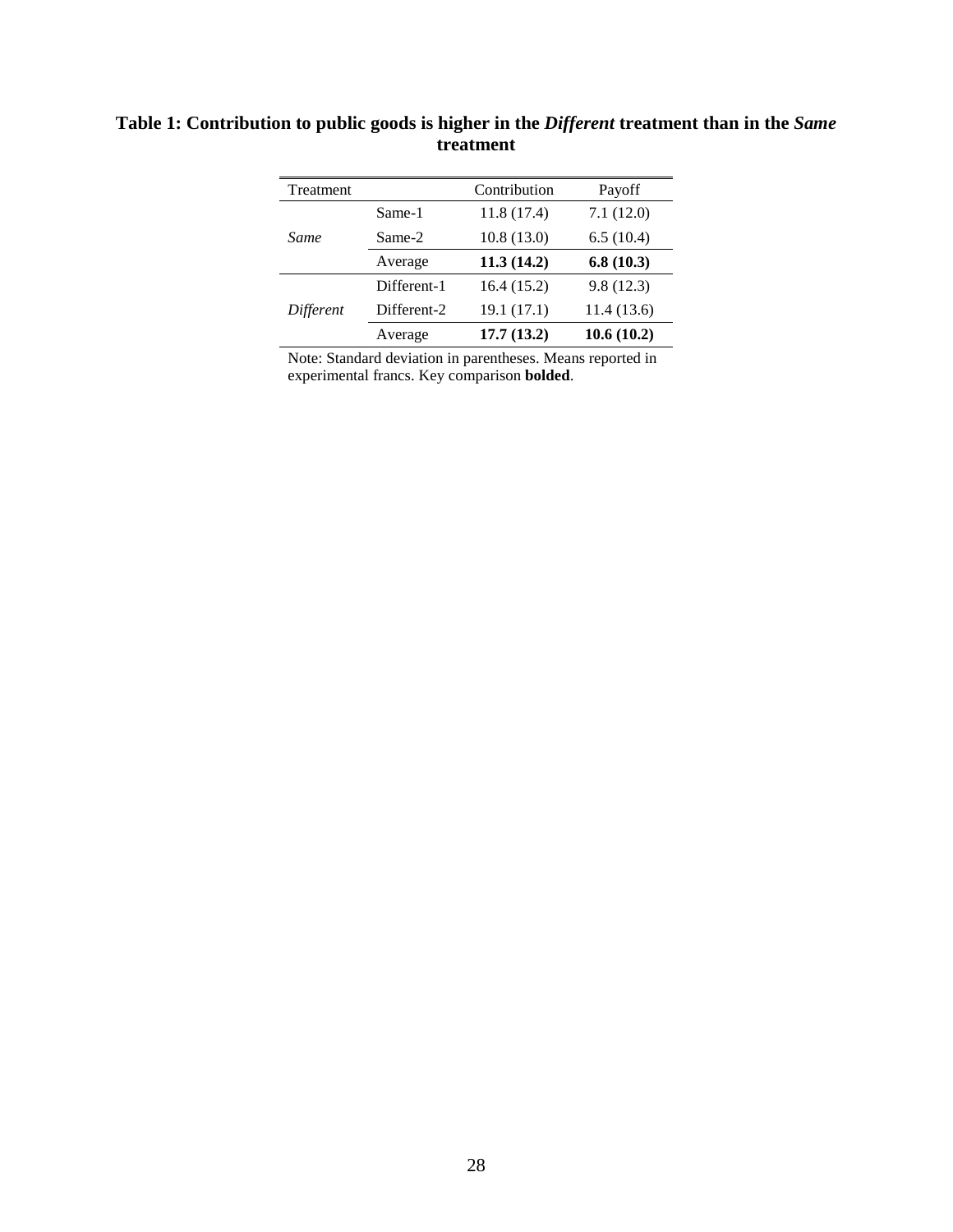| Treatment | Round     | Cooperators |
|-----------|-----------|-------------|
|           |           | 25.0%       |
| Same      | $2 - 10$  | 8.3%        |
|           | 11-20     | 2.5%        |
|           |           | 20.3%       |
| Different | $2 - 10$  | 8.5%        |
|           | $11 - 20$ | 5.9%        |
|           |           |             |

**Table 2: There are twice as many cooperators in the** *Different* **treatment than in the** *Same* **treatment in the last 10 rounds of the experiment**

Key comparison **bolded**.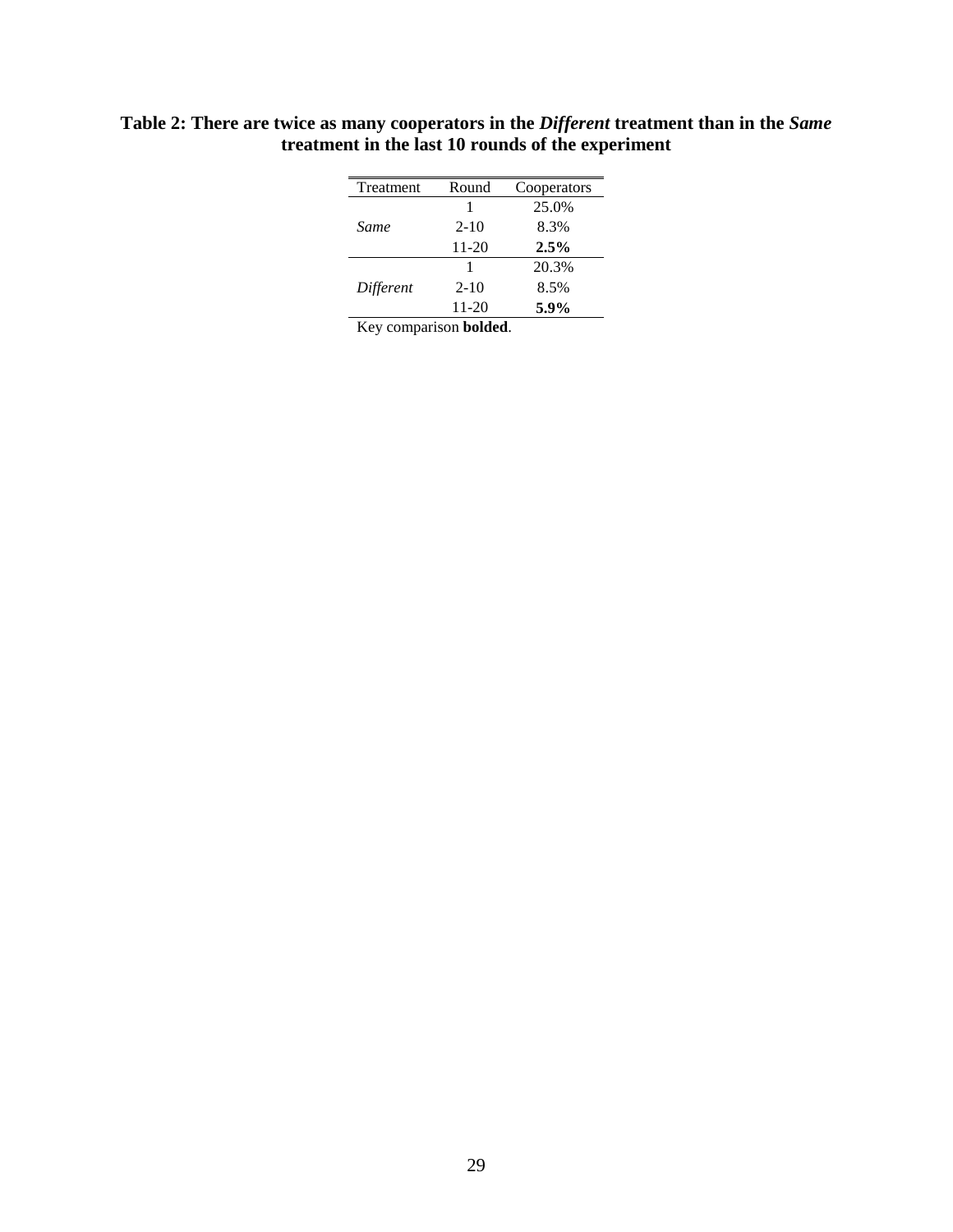### **Table 3: The percentage shift of contribution towards more cooperative group in the**  *Different* **treatment is much higher than in the** *Same* **treatment**

| Treatment |             | Group Contribution<br>in Round $t-1$ | Contribution<br>in Round $t$ | Percentage Shift of<br>Contribution |
|-----------|-------------|--------------------------------------|------------------------------|-------------------------------------|
|           | Same-1      | Same- $1 \geq$ Same-2                | 12.8(26.2)                   | 40%                                 |
|           | Same-2      | Same- $1 >$ Same- $2$                | 9.1(20.6)                    |                                     |
| Same      | Same-1      | Same- $1 <$ Same- $2$                | 6.4(14.5)                    |                                     |
|           | Same-2      | Same- $1 <$ Same- $2$                | 11.3(19.5)                   | 76%                                 |
|           | Different-1 | Different- $1 \geq$ Different-2      | 19.7 (32.6)                  | 121%                                |
| Different | Different-2 | $Different-1 > Different-2$          | 8.9(18.4)                    |                                     |
|           | Different-1 | $Different-1 < Different-2$          | 10.7(19.1)                   |                                     |
|           | Different-2 | $Different-1 < Different-2$          | 29.0(30.0)                   | 171%                                |

Standard deviation in parentheses. The percentage shift of contribution towards more cooperative group in the *Different* treatment (121% and 171%) is much higher than in the *Same* treatment (40% and 76%). Key comparison **bolded**.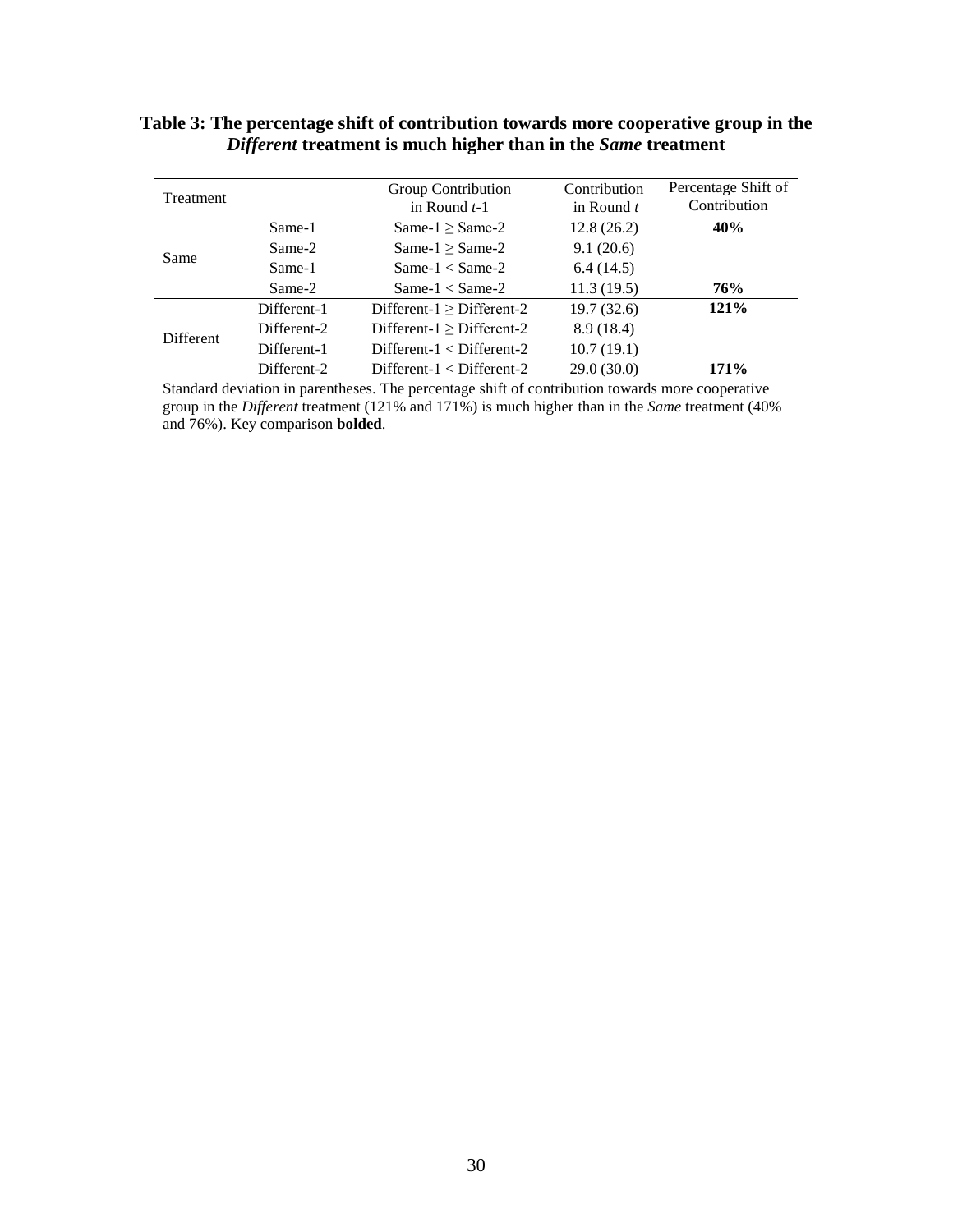| Treatment                  | Same      |           |             | Different   |  |
|----------------------------|-----------|-----------|-------------|-------------|--|
| Individual                 | (1)       | (2)       | (3)         | (4)         |  |
| Contribution in            | Same-1    | Same-2    | Different-1 | Different-2 |  |
| contribution-1-lag         | $0.29**$  | 0.11      | $0.27***$   | $0.08*$     |  |
|                            | (0.14)    | (0.13)    | (0.03)      | (0.04)      |  |
| contribution -2-lag        | 0.04      | $0.30***$ | $0.07**$    | $0.47***$   |  |
|                            | (0.08)    | (0.08)    | (0.03)      | (0.02)      |  |
| group-contribution -1-lag  | $0.13***$ | 0.01      | $0.12***$   | $-0.04***$  |  |
|                            | (0.02)    | (0.02)    | (0.01)      | (0.00)      |  |
| group-contribution -2-lag  | 0.01      | $0.08***$ | $-0.01**$   | $0.09***$   |  |
|                            | (0.03)    | (0.03)    | (0.01)      | (0.00)      |  |
| round                      | $-9.01$   | $-0.09$   | $-5.76$     | 9.58        |  |
|                            | (6.50)    | (5.45)    | (5.99)      | (6.42)      |  |
| constant                   | 1.38      | 1.26      | $3.16***$   | $1.84**$    |  |
|                            | (0.86)    | (1.20)    | (1.01)      | (0.80)      |  |
| <i><b>Observations</b></i> | 760       | 760       | 1216        | 1216        |  |
| Number of clusters         | 10        | 10        | 4           | 4           |  |
| Overall R-squared          | 0.49      | 0.36      | 0.29        | 0.47        |  |

**Table 4: Random effect models of individual contributions**

\*\*\*  $p<0.01$ , \*\*  $p<0.05$ , \*  $p<0.10$ . Standard errors in parentheses are clustered at the group level. Random effect models conducted using STATA/IC version 12 and command *xtreg* with *cl* option for clustering.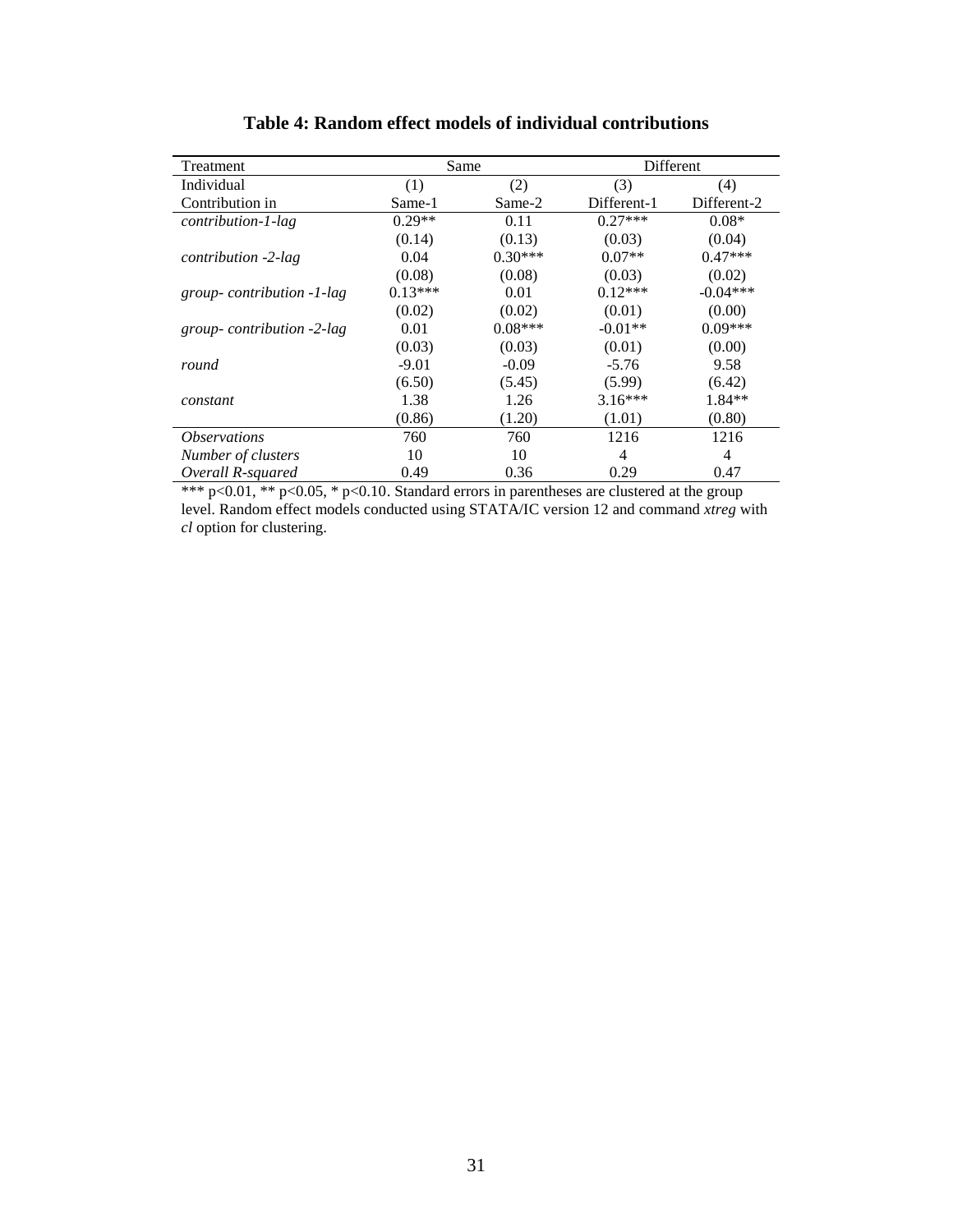| $1$ of $1$<br>Participant ID: 1<br>You are mathed with the same 3 participants each decision period in the GREEN GAME. You are matched with the same 3 OTHER participants each decision period in the BLUE GAME. All 3 other participants you are matched with fo<br><b>Blue Game</b><br><b>Green Game</b><br>You may allocate any integer number of francs between 0 and 160, but the total francs you allocate in both games cannot exceed<br>You may allocate any integer number of francs between 0 and 160, but the total francs you allocate in both games cannot exceed<br>this amount each period.<br>this amount each period.<br>How much would you like to allocate to the Group Account?<br>How much would you like to allocate to the Group Account? |         |  |  |  |  |
|------------------------------------------------------------------------------------------------------------------------------------------------------------------------------------------------------------------------------------------------------------------------------------------------------------------------------------------------------------------------------------------------------------------------------------------------------------------------------------------------------------------------------------------------------------------------------------------------------------------------------------------------------------------------------------------------------------------------------------------------------------------|---------|--|--|--|--|
|                                                                                                                                                                                                                                                                                                                                                                                                                                                                                                                                                                                                                                                                                                                                                                  | Period- |  |  |  |  |
|                                                                                                                                                                                                                                                                                                                                                                                                                                                                                                                                                                                                                                                                                                                                                                  |         |  |  |  |  |
|                                                                                                                                                                                                                                                                                                                                                                                                                                                                                                                                                                                                                                                                                                                                                                  |         |  |  |  |  |
|                                                                                                                                                                                                                                                                                                                                                                                                                                                                                                                                                                                                                                                                                                                                                                  |         |  |  |  |  |
|                                                                                                                                                                                                                                                                                                                                                                                                                                                                                                                                                                                                                                                                                                                                                                  |         |  |  |  |  |
|                                                                                                                                                                                                                                                                                                                                                                                                                                                                                                                                                                                                                                                                                                                                                                  |         |  |  |  |  |
|                                                                                                                                                                                                                                                                                                                                                                                                                                                                                                                                                                                                                                                                                                                                                                  |         |  |  |  |  |
|                                                                                                                                                                                                                                                                                                                                                                                                                                                                                                                                                                                                                                                                                                                                                                  |         |  |  |  |  |
|                                                                                                                                                                                                                                                                                                                                                                                                                                                                                                                                                                                                                                                                                                                                                                  |         |  |  |  |  |
|                                                                                                                                                                                                                                                                                                                                                                                                                                                                                                                                                                                                                                                                                                                                                                  |         |  |  |  |  |
|                                                                                                                                                                                                                                                                                                                                                                                                                                                                                                                                                                                                                                                                                                                                                                  |         |  |  |  |  |
|                                                                                                                                                                                                                                                                                                                                                                                                                                                                                                                                                                                                                                                                                                                                                                  |         |  |  |  |  |
|                                                                                                                                                                                                                                                                                                                                                                                                                                                                                                                                                                                                                                                                                                                                                                  |         |  |  |  |  |
|                                                                                                                                                                                                                                                                                                                                                                                                                                                                                                                                                                                                                                                                                                                                                                  |         |  |  |  |  |
|                                                                                                                                                                                                                                                                                                                                                                                                                                                                                                                                                                                                                                                                                                                                                                  |         |  |  |  |  |
|                                                                                                                                                                                                                                                                                                                                                                                                                                                                                                                                                                                                                                                                                                                                                                  |         |  |  |  |  |
|                                                                                                                                                                                                                                                                                                                                                                                                                                                                                                                                                                                                                                                                                                                                                                  |         |  |  |  |  |
|                                                                                                                                                                                                                                                                                                                                                                                                                                                                                                                                                                                                                                                                                                                                                                  |         |  |  |  |  |
|                                                                                                                                                                                                                                                                                                                                                                                                                                                                                                                                                                                                                                                                                                                                                                  |         |  |  |  |  |
|                                                                                                                                                                                                                                                                                                                                                                                                                                                                                                                                                                                                                                                                                                                                                                  |         |  |  |  |  |
|                                                                                                                                                                                                                                                                                                                                                                                                                                                                                                                                                                                                                                                                                                                                                                  |         |  |  |  |  |
|                                                                                                                                                                                                                                                                                                                                                                                                                                                                                                                                                                                                                                                                                                                                                                  |         |  |  |  |  |
|                                                                                                                                                                                                                                                                                                                                                                                                                                                                                                                                                                                                                                                                                                                                                                  |         |  |  |  |  |
|                                                                                                                                                                                                                                                                                                                                                                                                                                                                                                                                                                                                                                                                                                                                                                  |         |  |  |  |  |
|                                                                                                                                                                                                                                                                                                                                                                                                                                                                                                                                                                                                                                                                                                                                                                  |         |  |  |  |  |
|                                                                                                                                                                                                                                                                                                                                                                                                                                                                                                                                                                                                                                                                                                                                                                  |         |  |  |  |  |
|                                                                                                                                                                                                                                                                                                                                                                                                                                                                                                                                                                                                                                                                                                                                                                  |         |  |  |  |  |
|                                                                                                                                                                                                                                                                                                                                                                                                                                                                                                                                                                                                                                                                                                                                                                  |         |  |  |  |  |
|                                                                                                                                                                                                                                                                                                                                                                                                                                                                                                                                                                                                                                                                                                                                                                  |         |  |  |  |  |
|                                                                                                                                                                                                                                                                                                                                                                                                                                                                                                                                                                                                                                                                                                                                                                  |         |  |  |  |  |
|                                                                                                                                                                                                                                                                                                                                                                                                                                                                                                                                                                                                                                                                                                                                                                  |         |  |  |  |  |
|                                                                                                                                                                                                                                                                                                                                                                                                                                                                                                                                                                                                                                                                                                                                                                  |         |  |  |  |  |
|                                                                                                                                                                                                                                                                                                                                                                                                                                                                                                                                                                                                                                                                                                                                                                  |         |  |  |  |  |
| <b>SUBMIT</b>                                                                                                                                                                                                                                                                                                                                                                                                                                                                                                                                                                                                                                                                                                                                                    |         |  |  |  |  |

# **Figure 1a: Decision-making screen for the** *Different* **treatment**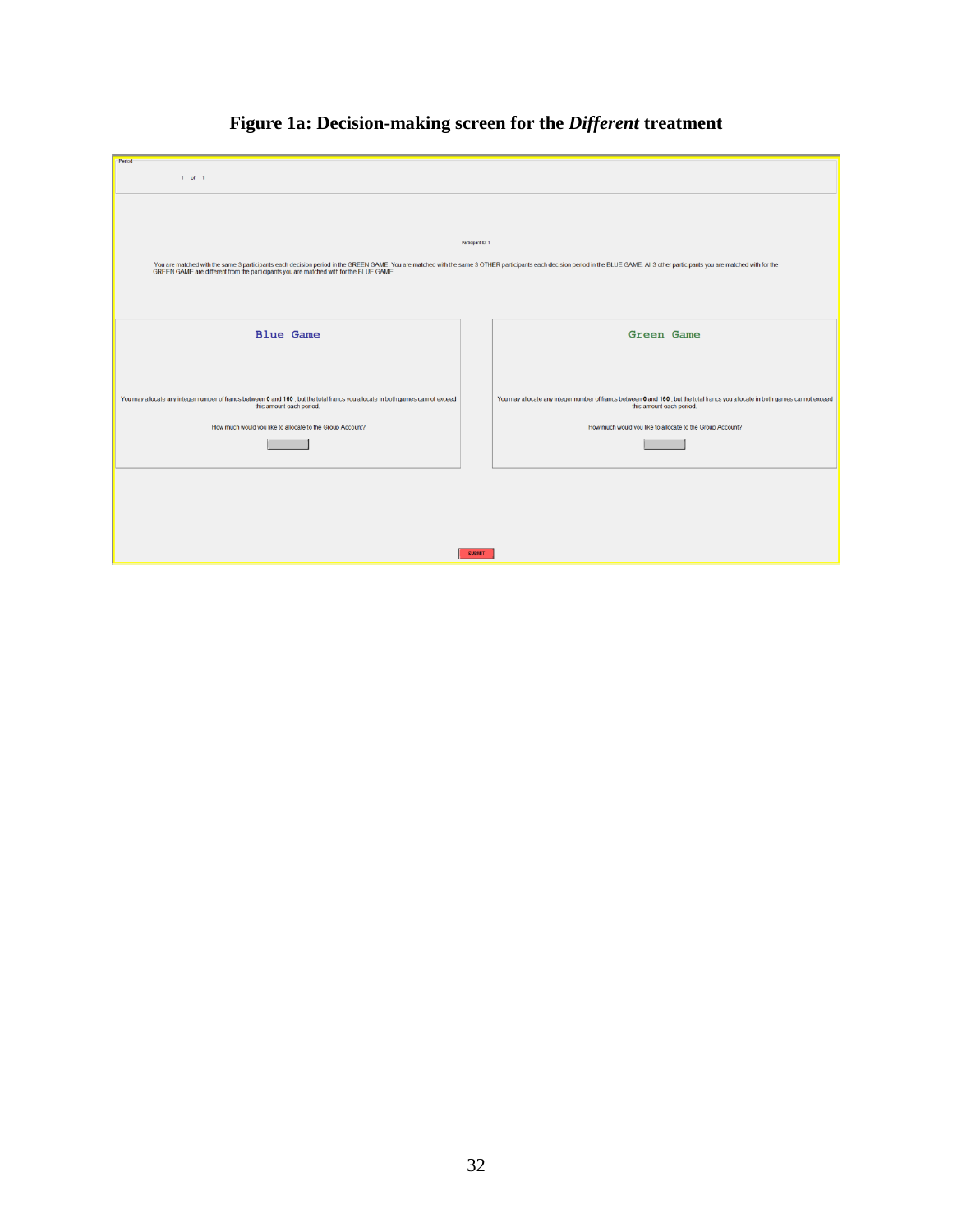| -Period-                                                                                                                                                                                                                       |                   |                                                                                                                                |
|--------------------------------------------------------------------------------------------------------------------------------------------------------------------------------------------------------------------------------|-------------------|--------------------------------------------------------------------------------------------------------------------------------|
| $1$ of $1$                                                                                                                                                                                                                     |                   |                                                                                                                                |
|                                                                                                                                                                                                                                |                   |                                                                                                                                |
|                                                                                                                                                                                                                                |                   |                                                                                                                                |
|                                                                                                                                                                                                                                |                   |                                                                                                                                |
|                                                                                                                                                                                                                                |                   |                                                                                                                                |
|                                                                                                                                                                                                                                |                   |                                                                                                                                |
|                                                                                                                                                                                                                                |                   |                                                                                                                                |
|                                                                                                                                                                                                                                | Participant ID: 1 |                                                                                                                                |
|                                                                                                                                                                                                                                |                   |                                                                                                                                |
| You are matched with the same 3 participants each decision period in the GREEN GAME. You are matched with the same 3 participants each decision period in the BLUE GAME. All 3 participants you are matched with for the GREEN |                   |                                                                                                                                |
| the same as the participants you are matched with for the BLUE GAME.                                                                                                                                                           |                   |                                                                                                                                |
|                                                                                                                                                                                                                                |                   |                                                                                                                                |
|                                                                                                                                                                                                                                |                   |                                                                                                                                |
|                                                                                                                                                                                                                                |                   |                                                                                                                                |
|                                                                                                                                                                                                                                |                   |                                                                                                                                |
|                                                                                                                                                                                                                                |                   |                                                                                                                                |
| <b>Blue Game</b>                                                                                                                                                                                                               |                   | <b>Green Game</b>                                                                                                              |
|                                                                                                                                                                                                                                |                   |                                                                                                                                |
|                                                                                                                                                                                                                                |                   |                                                                                                                                |
|                                                                                                                                                                                                                                |                   |                                                                                                                                |
|                                                                                                                                                                                                                                |                   |                                                                                                                                |
|                                                                                                                                                                                                                                |                   |                                                                                                                                |
| You may allocate any integer number of francs between 0 and 160, but the total francs you allocate in both games cannot exceed                                                                                                 |                   | You may allocate any integer number of francs between 0 and 160, but the total francs you allocate in both games cannot exceed |
| this amount each period.                                                                                                                                                                                                       |                   | this amount each period.                                                                                                       |
|                                                                                                                                                                                                                                |                   |                                                                                                                                |
| How much would you like to allocate to the Group Account?                                                                                                                                                                      |                   | How much would you like to allocate to the Group Account?                                                                      |
|                                                                                                                                                                                                                                |                   |                                                                                                                                |
|                                                                                                                                                                                                                                |                   |                                                                                                                                |
|                                                                                                                                                                                                                                |                   |                                                                                                                                |
|                                                                                                                                                                                                                                |                   |                                                                                                                                |
|                                                                                                                                                                                                                                |                   |                                                                                                                                |
|                                                                                                                                                                                                                                |                   |                                                                                                                                |
|                                                                                                                                                                                                                                |                   |                                                                                                                                |
|                                                                                                                                                                                                                                |                   |                                                                                                                                |
|                                                                                                                                                                                                                                |                   |                                                                                                                                |
|                                                                                                                                                                                                                                |                   |                                                                                                                                |
|                                                                                                                                                                                                                                |                   |                                                                                                                                |
|                                                                                                                                                                                                                                | <b>SUBMIT</b>     |                                                                                                                                |
|                                                                                                                                                                                                                                |                   |                                                                                                                                |

# **Figure 1b: Decision-making screen for the** *Same* **treatment**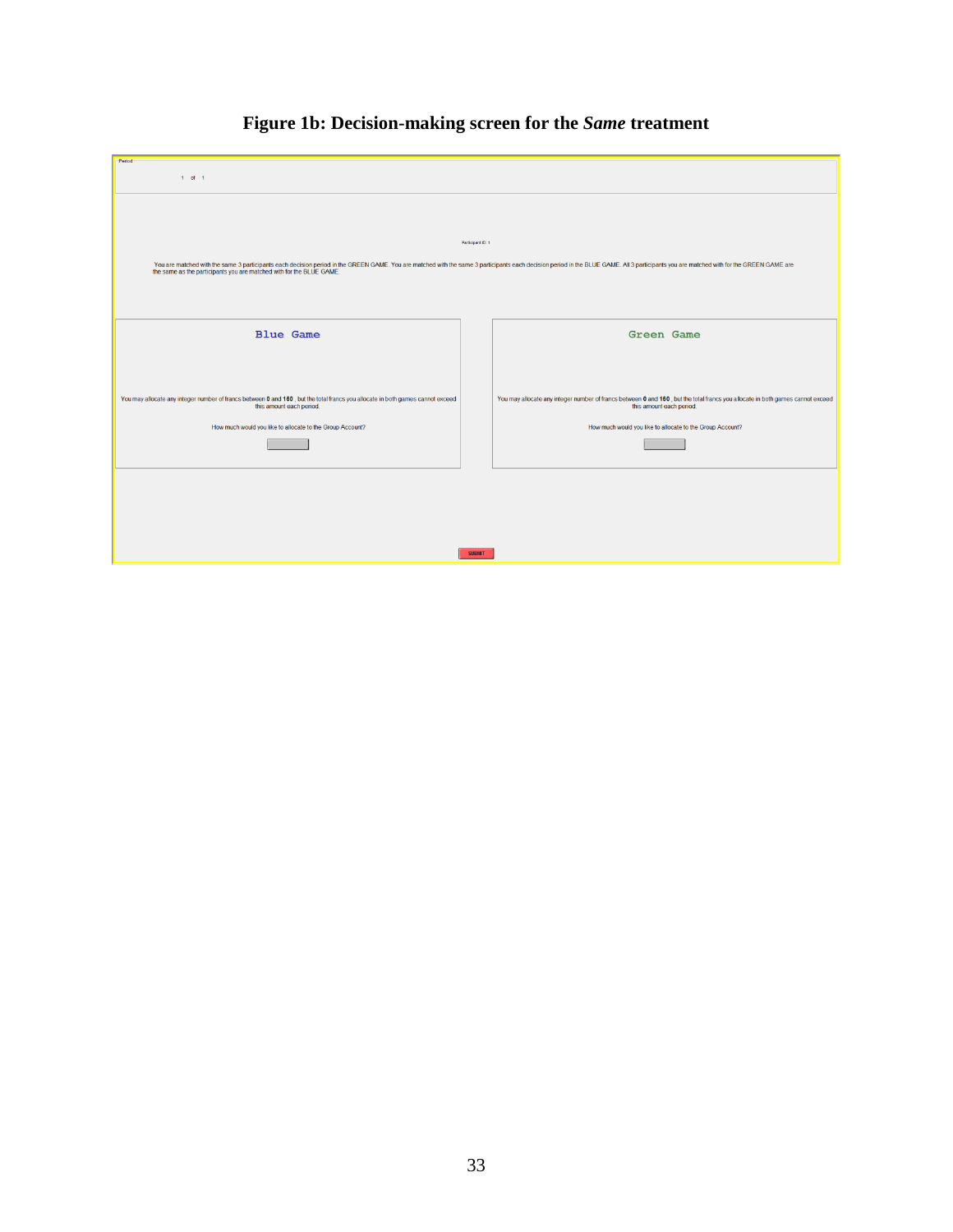**Figure 2: The average contribution across rounds is greater for the** *Different* **Condition than the** *Same* **Condition**

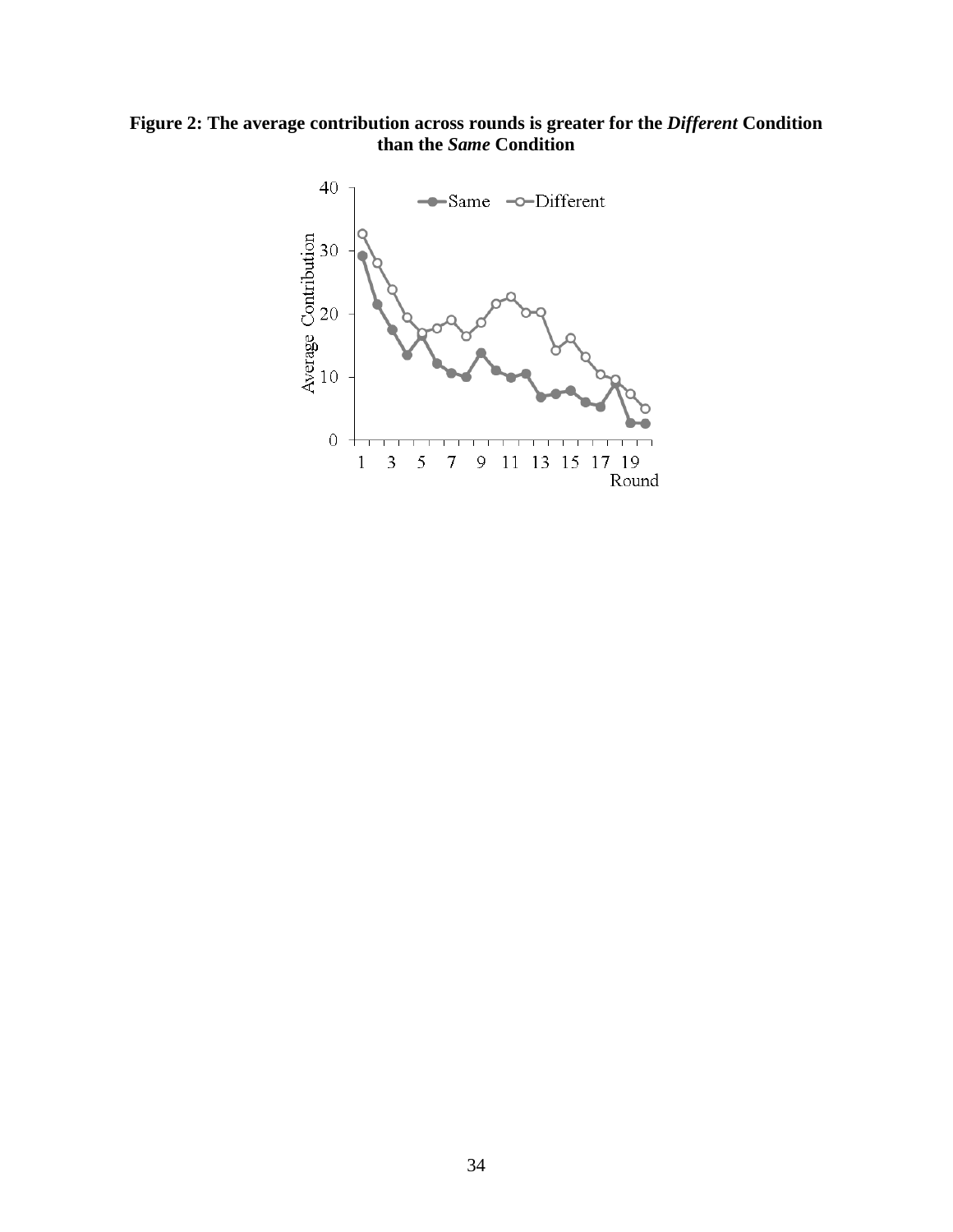#### **Appendix**

#### **Instructions for the** *Same* **Treatment**

In this experiment you will participate in two games. Each of the two games will have four participants, including you. You will not know the identity of the participants you are grouped with. The experiment will consist of **20 periods**. You will participate in a **BLUE GAME** and a **GREEN GAME** at the same time. BLUE GAME and GREEN GAME have exactly the same rules. You will participate in the BLUE GAME with the **same three participants.** You will participate in the GREEN GAME with the **same three participants. All three other** participants you are matched with for the GREEN GAME are **the same** as the participants you are matched with for the BLUE GAME**.** The BLUE GAME will appear on the left side of the screen and the GREEN GAME will appear on the right side of the screen at the same time in all 20 periods.

At the end of the experiment **2 out of 20** periods will be randomly selected for payment. After you have completed all periods two tokens will be randomly drawn out of a bingo cage containing tokens numbered from **1 to 20**. The token numbers determine which two periods are going to be paid.

Each period you will be given **160 francs**. Francs will be converted to U.S. dollars at the end of the experiment at the rate of **25 francs = \$1.** Each period, you will select an allocation for BLUE GAME and an allocation for GREEN GAME. When you are ready to make your decision, click on the "input boxes" below "How much would you like to allocate to Group Account in BLUE GAME?" and "How much would you like to allocate to Group Account in GREEN GAME?" and the program will allow you to enter in your number choices. When you are finished making your choices, click "Submit". You can allocate as much or as little of your francs as you like in each period, but remember that **the total francs you choose to allocate must not exceed 160 francs in each period.** You keep any francs which you do not allocate; therefore, your earnings are the sum of the francs you decided to keep, your earnings from BLUE GAME, and your earnings from GREEN GAME.

#### **BLUE (GREEN) GAME**

Below, we will read instructions for the BLUE GAME. However, the rules for the BLUE GAME and the GREEN GAME are **exactly the same**.

Each period you will decide how much of your endowment you want to allocate to a **Group Account**. You may allocate any integer number of francs between **0** and **160**, as long as the total number of francs used for allocations in both games does not exceed 160. After all participants have made their decisions, your outcome for the period is calculated.

Your period outcome from BLUE GAME depends on the total number of francs allocated to the Group Account by all 4 group members (including you). In particular, your earnings from the Group Account are **40 percent** of the **total allocation of all 4 group members** (including you) to the Group Account. Therefore, for every franc you allocate to the Group Account, you increase the total allocation to the Group Account by 1 franc. Therefore, your earnings from the Group Account rise by 0.4×1=0.4 francs. And the earnings of the other group members also rise by 0.4 francs each, so that the total earnings of the group from the Group Account rise by 1.6 francs.

In summary, your period outcome in BLUE GAME is determined as follows:

BLUE GAME Outcome  $=$  (earnings from Group Account)  $-$  (your allocation to the Group  $Account) =$ 

 $= 0.4\times$ (allocation of 4 group members to Group Acct.) – (your allocation to Group Acct.)

*Example*: Suppose that you allocated 40 francs to the Group Account and that the other three members of your group allocated a total of 120 francs. This makes a total of 160 francs in the Group Account. In this case each member of the group receives earnings from the Group Account of  $0.4 \times 160 =$ 64 francs, which is also each member's period outcome in the BLUE GAME.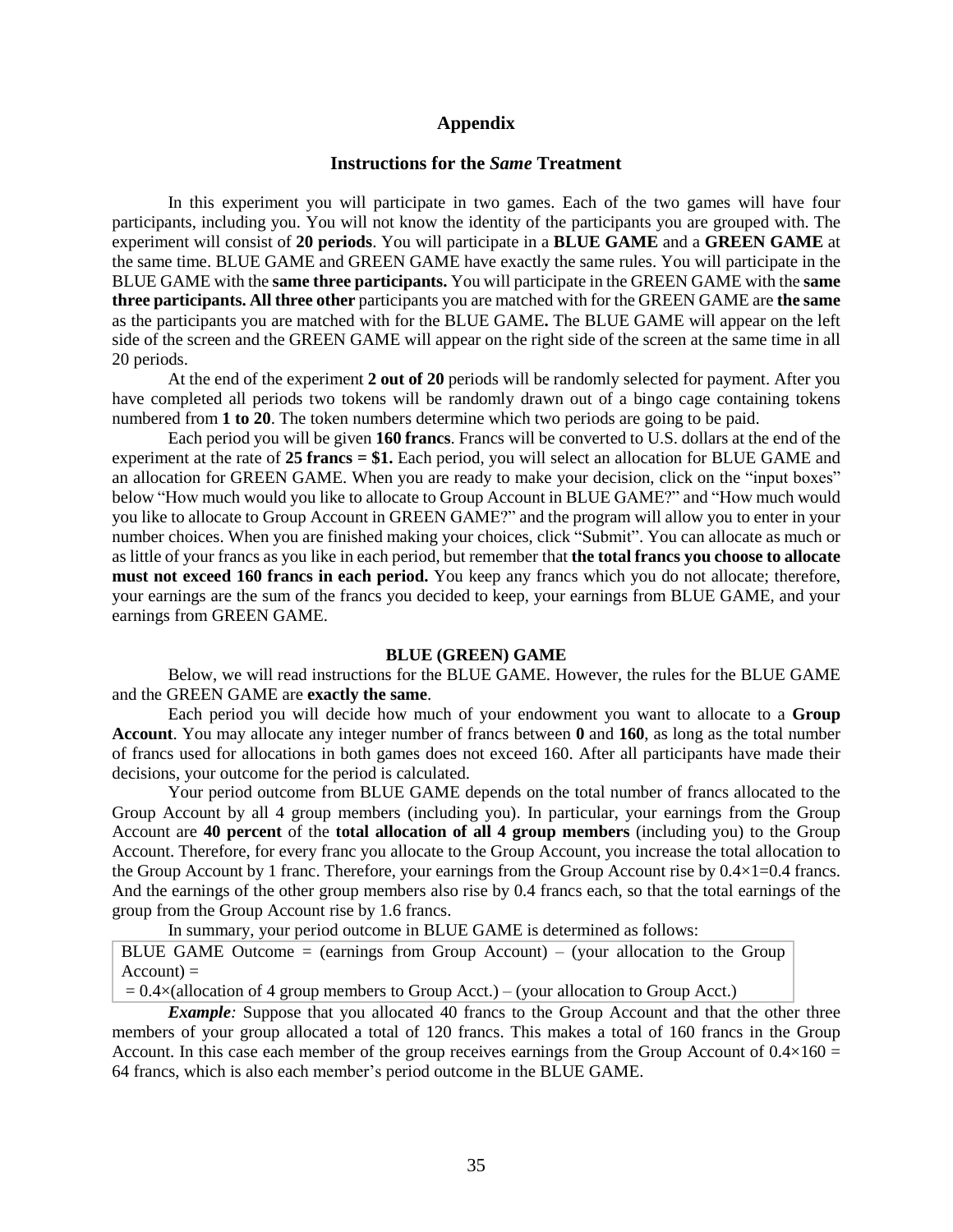#### **TOTAL EARNINGS**

After you choose how much to allocate to the Group Account in the BLUE GAME and how much to allocate to the Group Account in the GREEN GAME, the remainder of your 160 francs will be allocated to your **Individual Account.** Your earnings from the Individual Account equal to the francs that you keep for yourself and do not depend on the decisions of others. Therefore, for **every franc** you keep for yourself in your Individual Account, you earn **1 franc**.

Your total earnings will be converted to cash and paid at the end of the experiment if the current period is the period that is randomly chosen for payment. Your **total earnings** for each period will be calculated as:

**Total Earnings =** (160) + (Outcome from BLUE GAME) + (Outcome from GREEN GAME) =

#### **Which is the same as**

= 160+(Earnings from Group Account in BLUE GAME)–(allocation to Group Account in BLUE GAME)

+(Earnings from Group Account in GREEN GAME)–(allocation to Group Account in GREEN GAME)

#### **OUTCOME SCREEN**

At the end of each period, your allocation, the sum of all allocations in your group for each of BLUE GAME and GREEN GAME, and the outcome for each of BLUE GAME and GREEN GAME are reported on the outcome screen. The computer will also display your income from the individual account and your total earnings for the period. Once the outcome screen is displayed you should record your results for the period on your **Personal Record Sheet** under the appropriate heading.

At the end of the experiment **2 out of 20** periods will be randomly selected for payment. Your earnings for these two periods will be converted to U.S. dollars at the end of the experiment at the rate of **25 francs = \$1.**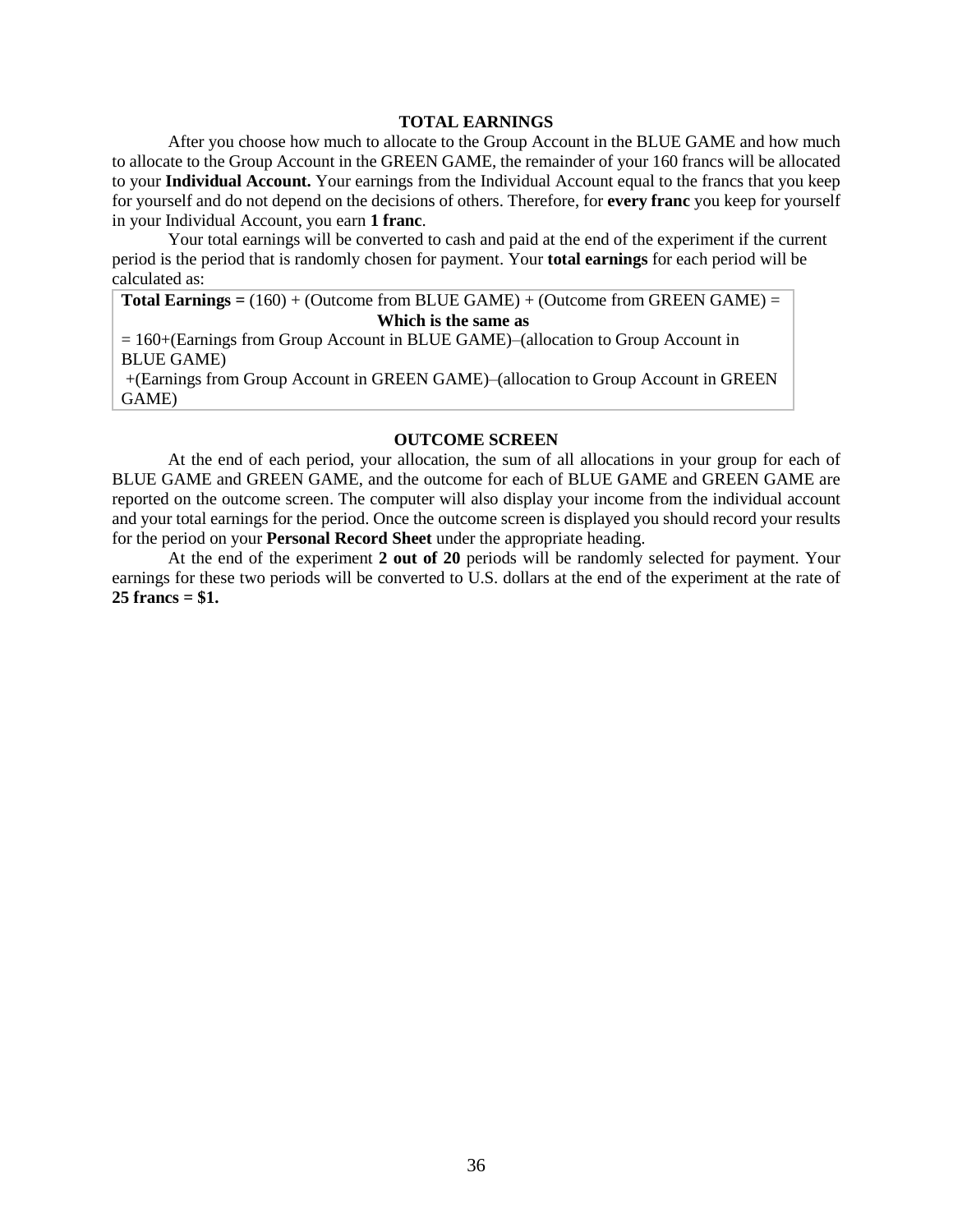#### **Instructions for the** *Different* **Treatment**

In this experiment you will participate in two games. Each of the two games will have four participants, including you. You will not know the identity of the participants you are grouped with. The experiment will consist of **20 periods**. You will participate in a **BLUE GAME** and a **GREEN GAME** at the same time. BLUE GAME and GREEN GAME have exactly the same rules. You will participate in the BLUE GAME with the **same three participants.** You will participate in the GREEN GAME with the **same three participants.** However, **all three other** participants you are matched with for the GREEN GAME are **different** from the participants you are matched with for the BLUE GAME**.** The BLUE GAME will appear on the left side of the screen and the GREEN GAME will appear on the right side of the screen at the same time in all 20 periods.

At the end of the experiment **2 out of 20** periods will be randomly selected for payment. After you have completed all periods two tokens will be randomly drawn out of a bingo cage containing tokens numbered from **1 to 20**. The token numbers determine which two periods are going to be paid.

Each period you will be given **160 francs**. Francs will be converted to U.S. dollars at the end of the experiment at the rate of **25 francs = \$1.** Each period, you will select an allocation for BLUE GAME and an allocation for GREEN GAME. When you are ready to make your decision, click on the "input boxes" below "How much would you like to allocate to Group Account in BLUE GAME?" and "How much would you like to allocate to Group Account in GREEN GAME?" and the program will allow you to enter in your number choices. When you are finished making your choices, click "Submit". You can allocate as much or as little of your francs as you like in each period, but remember that **the total francs you choose to allocate must not exceed 160 francs in each period.** You keep any francs which you do not allocate; therefore, your earnings are the sum of the francs you decided to keep, your earnings from BLUE GAME, and your earnings from GREEN GAME.

#### **BLUE (GREEN) GAME**

Below, we will read instructions for the BLUE GAME. However, the rules for the BLUE GAME and the GREEN GAME are **exactly the same**. The only difference is that **all three** participants you are matched with for the GREEN GAME are **different** from the participants you are matched with for the BLUE GAME**.** 

Each period you will decide how much of your endowment you want to allocate to a **Group Account**. You may allocate any integer number of francs between **0** and **160**, as long as the total number of francs used for allocations in both games does not exceed 160. After all participants have made their decisions, your outcome for the period is calculated.

Your period outcome from BLUE GAME depends on the total number of francs allocated to the Group Account by all 4 group members (including you). In particular, your earnings from the Group Account are **40 percent** of the **total allocation of all 4 group members** (including you) to the Group Account. Therefore, for every franc you allocate to the Group Account, you increase the total allocation to the Group Account by 1 franc. Therefore, your earnings from the Group Account rise by 0.4×1=0.4 francs. And the earnings of the other group members also rise by 0.4 francs each, so that the total earnings of the group from the Group Account rise by 1.6 francs.

In summary, your period outcome in BLUE GAME is determined as follows:

BLUE GAME Outcome  $=$  (earnings from Group Account)  $-$  (your allocation to the Group  $Account) =$ 

 $= 0.4\times$ (allocation of 4 group members to Group Acct.) – (your allocation to Group Acct.)

*Example*: Suppose that you allocated 40 francs to the Group Account and that the other three members of your group allocated a total of 120 francs. This makes a total of 160 francs in the Group Account. In this case each member of the group receives earnings from the Group Account of  $0.4\times160 =$ 64 francs, which is also each member's period outcome in the BLUE GAME.